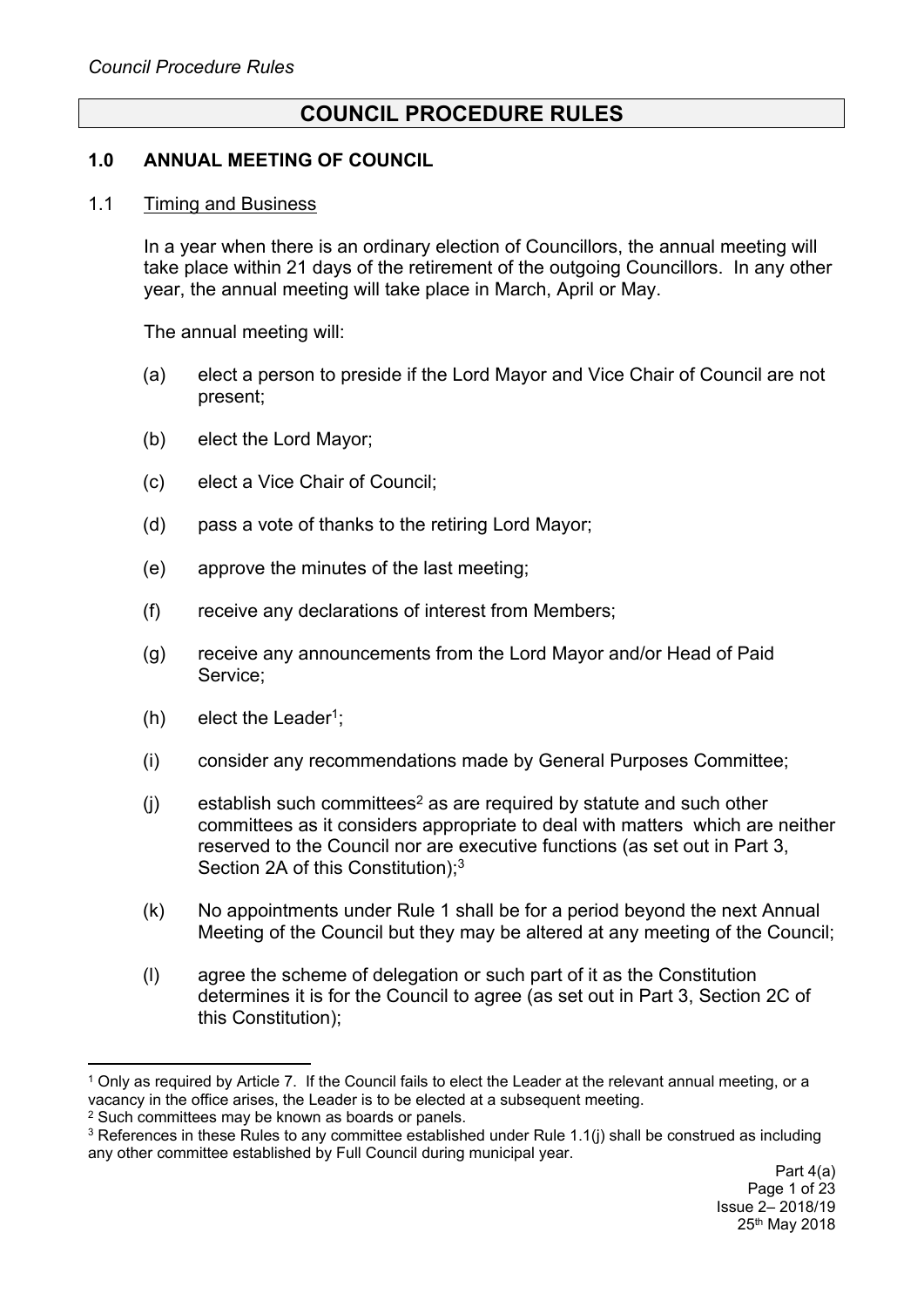### *Council Procedure Rules*

- (m) receive the documents presented by the Leader in accordance with Executive and Decision Making Procedure Rules;
- (n) approve a programme of ordinary meetings of the Council for the year; and
- (o) consider any business set out in the notice convening the meeting.

### 1.2 Selection of Councillors on Committees and Outside Bodies

At the annual meeting, the Council will:

- (a) decide which committees to establish for the municipal year;
- (b) decide the size and terms of reference for those committees;
- (c) decide the allocation of seats to political groups in accordance with the political balance rules;
- (d) appoint to those committees and outside bodies except where appointments to those bodies has been delegated by the Council; and
- (e) appoint the Chair of those committees.

### **2.0 ORDINARY MEETINGS**

### 2.1 Council Meetings

The Council may amend the programme of ordinary meetings agreed at the annual meeting.

All ordinary meetings shall be held at the **Civic Hall, Leeds**, at **1.00pm**, unless full Council decides otherwise.

### 2.2 Order of Business

Except as otherwise provided by Rule 2.3 or by statute, the order of business at every meeting of the Council, (other than the Annual meeting, any Extraordinary Meeting or the Budget Meeting<sup>4</sup>, or a State of the City meeting<sup>5</sup> where the business to be transacted at the meeting will be specified in the Summons), shall be to:

- (a) choose a person to preside if the Lord Mayor and Vice Chair of Council are absent;
- (b) approve as a correct record and sign the minutes of the last meeting of the Council except where the meeting is a meeting called under paragraph 3 (extraordinary meetings) of Schedule 12 to the Local Government Act 1972,

<sup>4</sup> Business over and above the budget is usually admitted by agreement but there is a presumption that such agreement will not include the attendance of deputations or question time.

<sup>&</sup>lt;sup>5</sup> Or such other similarly styled meeting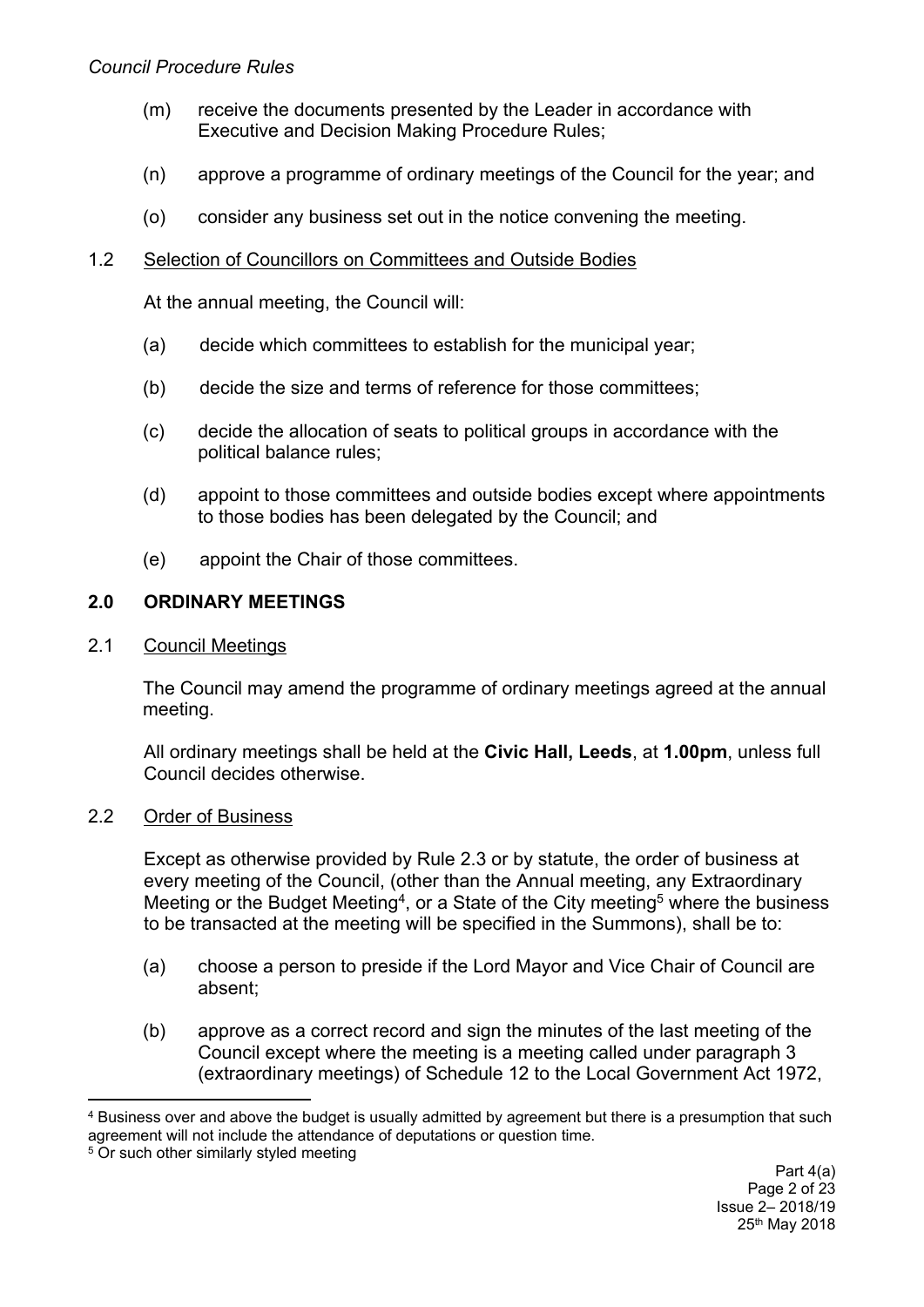in which case the next following meeting of the Council (being a meeting called other than under that paragraph) shall be treated as a suitable meeting for the purposes of paragraph 41(1) and (2) (signing of minutes) of that Schedule;

- (c) receive any declarations of interest from Members;
- (d) receive such communications as the Lord Mayor, the Leader, Deputy Leader, or Members of the Executive Board, or the Chief Executive consider to be appropriate;
- (e) receive deputations (if any) in accordance with Rule 10;
- (f) consider any recommendation of the Executive Board, and committees, established under Rule  $1.1(j)^6$ , and any sub-committees thereof;
- (g) receive such reports as the Chief Executive, Monitoring Officer or Section 151 Officer consider appropriate<sup>7</sup>;
- (h) deal with Executive questions (if any) in accordance with Rule 11;
- (i) receive the minutes of the Health and Wellbeing Board and Executive Board;
- (j) consider White Paper Motions (if any) submitted in accordance with Rule 12.

### 2.3 Variation of Order of Business

Business falling under items Rule 2.2 (a) or (b) shall not be displaced, but subject thereto the foregoing order of business may be varied by a resolution passed on a motion (which need not be in writing) duly moved and seconded, which shall be moved and put without discussion.

## **3.0 TIME LIMITS FOR BUSINESS**

- 3.1 Each deputation shall be for no more than 5 minutes
- 3.2 A period of 30 minutes will be allowed for Executive Questions.
- 3.3 Subject to Rule 4.1 consideration of all business to dispose of the motion to receive Health and Wellbeing Board and Executive Board minutes shall not continue beyond 4.20 pm.

The motion to receive the minutes shall be conducted as follows;

<sup>6</sup> Annual reports will be received from the following committees: Scrutiny (jointly); Community Committees (jointly); Plans Panels (jointly); Licensing Committee; Standards Committee.

<sup>7</sup> In the case of a report relating to devolved matters, consideration of this report will take place after the tea break time; be time limited to 30 minutes; and will enable all groups the to contribute to the debate.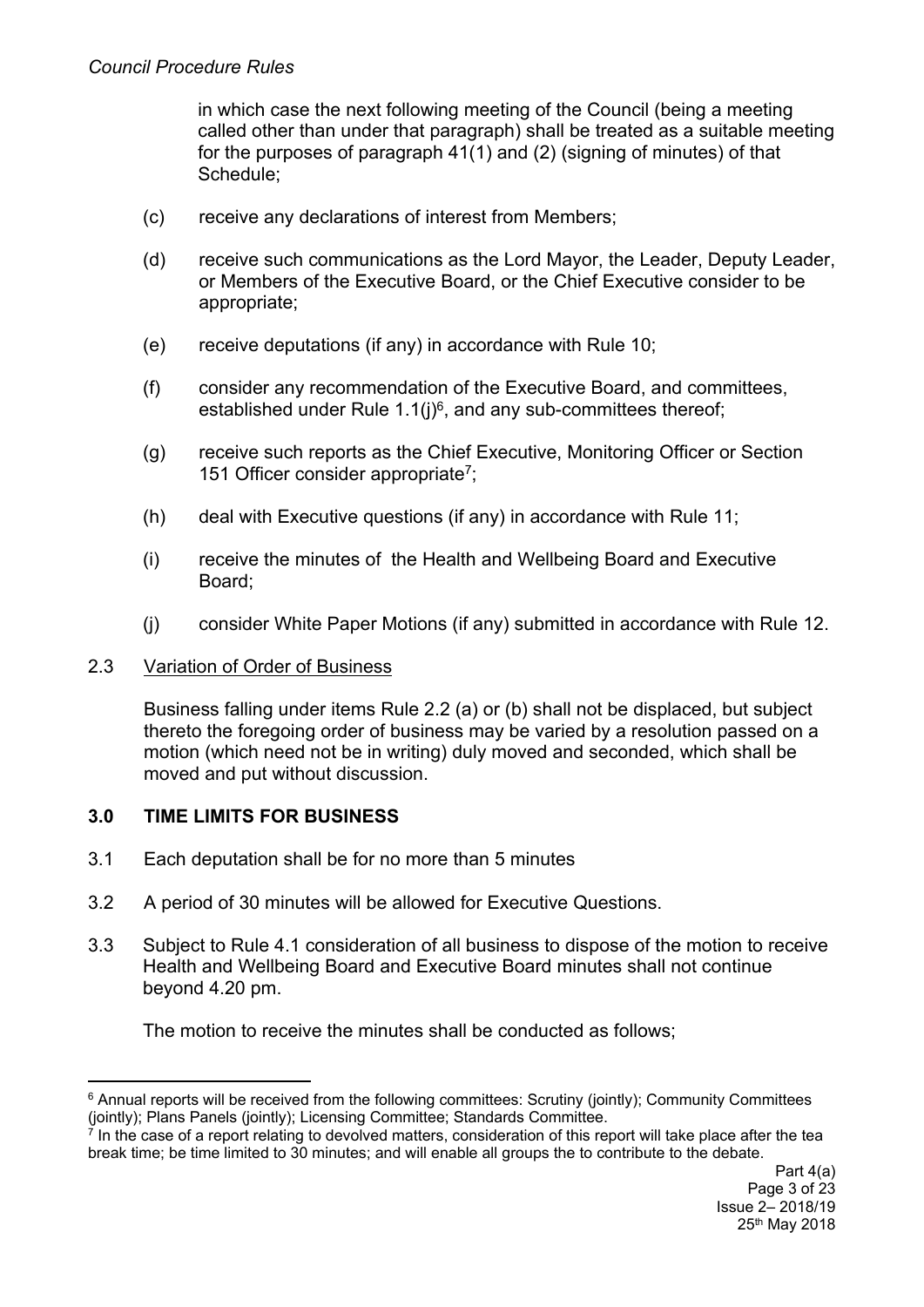- Consideration of Health and Wellbeing Board will be for a period of twenty minutes including up to 4 minutes for the Chair of that Board to sum up at the conclusion of which comments on Executive Board minutes will be heard.
- The Leader of Council will sum up for a period of up to ten minutes.
- 3.4 Each White Paper Motion shall be limited to forty five minutes, at the conclusion of which voting shall commence.

## **4.0 WINDING UP OF BUSINESS**

4.1 At the conclusion of the speech being delivered at the expiry of a specified time period, the Lord Mayor shall put to the vote, without further discussion, all that is necessary to dispose of the matter under debate<sup>8</sup> provided that:

### • Executive Questions

Where a question has been commenced orally (but has not been completed within the time allotted for question time) that question is completed including any supplementary to that question and the response thereto.

### Consideration of Minutes

If the relevant portfolio holder has not commenced summing up in accordance with rule 14.1 g) they shall have the opportunity to sum up (for a period of not more than 5 minutes)<sup>9</sup>

The Leader of Council has had the opportunity to sum up (for a period of not more than 10 minutes).

### • White Paper Motions/ Amendments

The Mover of the motion has had the opportunity to sum up (for a period of not more than 4 minutes).

### • Reference Back

The relevant Executive Board Member or Chair has had the opportunity to sum up (for a period of not more than 3 minutes) on the reference back.

<sup>&</sup>lt;sup>8</sup> For clarification, "all that is necessary properly to dispose of the matter under debate" means, as relevant, for the original motion properly to be moved and seconded; for any and all amendment(s) properly to be moved and seconded; and for the mover of the original motion to have an opportunity to exercise their right of reply/right to sum up.

<sup>9</sup> The Leader's summing up may continue after 4:20 pm if necessary to accommodate the executive Member's summing up in relation to their portfolio.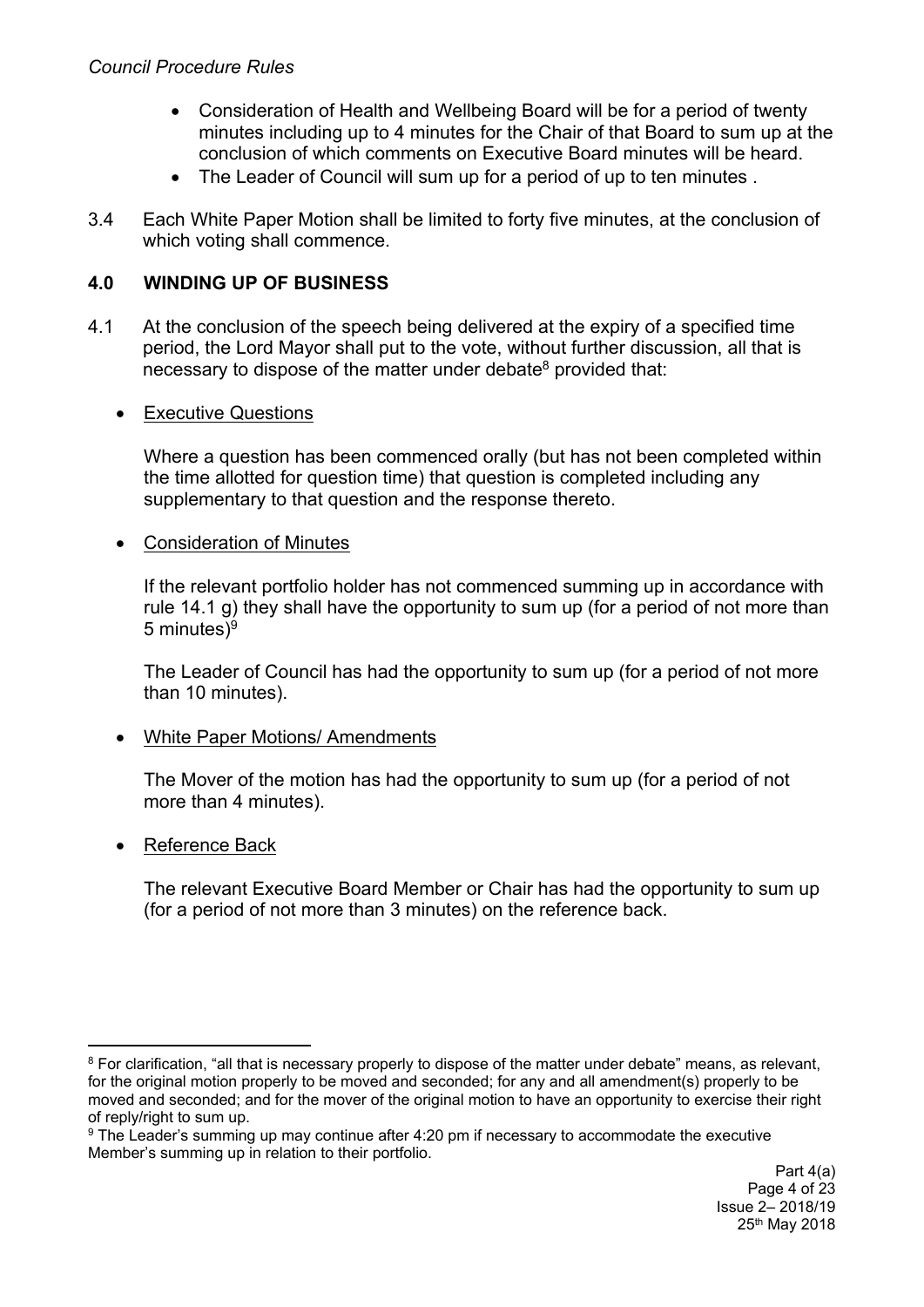### **5.0 EXTRAORDINARY MEETINGS**

Those listed below may request the Proper Officer to call Council Meetings in addition to ordinary meetings:

- (a) the Council by resolution;
- (b) the Lord Mayor;
- (c) the Chief Executive, the Monitoring Officer and Section 151 Officer; and
- (d) any five Members of the Council if they have signed a requisition presented to the Lord Mayor and s/he has refused to call a meeting or has failed to call a meeting within seven clear days<sup>10</sup> of the presentation of the requisition.

### **6.0 NOTICE OF AND SUMMONS TO MEETINGS**

- 6.1 The Chief Executive will give notice to the public of the time and place of any meeting in accordance with the Access to Information Procedure Rules. At least five clear days before a meeting, the Chief Executive will send a summons signed by him/her to every Member of the Council or leave it at their usual place of residence. The summons will give the date, time and place of each meeting and specify the business to be transacted, and will be accompanied by such reports as are available.
- 6.2 The notices for all meetings of committees established under Rule 1.1(j) shall be issued from the office of the Chief Executive and no matter shall be considered at such meeting without the prior agreement of the Chief Executive who shall first have been furnished with any written report or with details of any intended verbal report.

## **7.0 POWERS AND DUTIES OF THE LORD MAYOR**

- 7.1 Any power or duty of the Lord Mayor in relation to the conduct of a meeting may be exercised by the Vice Chair, or in the absence of the Vice Chair, the person elected to preside at the meeting.
- 7.2 Any duty of the Chief Executive in relation to the conduct of a meeting may be exercised in the Chief Executive's absence by the City Solicitor.

## **8.0 QUORUM**

- 8.1 The quorum of a meeting will be one quarter of the whole number of Members<sup>11</sup>.
- 8.2 If during any meeting of the Council, any Member draws to the attention of the Lord Mayor that there does not appear to be a quorum present, the Lord Mayor shall

<sup>&</sup>lt;sup>10</sup> Not including the date the requisition was received and not including weekends or bank holidays

<sup>11</sup> Which shall be 25 Members unless more than one third of the Members are disqualified at the same time, when until the number of Members in office is increased to not less than two thirds of the whole, the quorum shall be determined by reference to the number of Members remaining qualified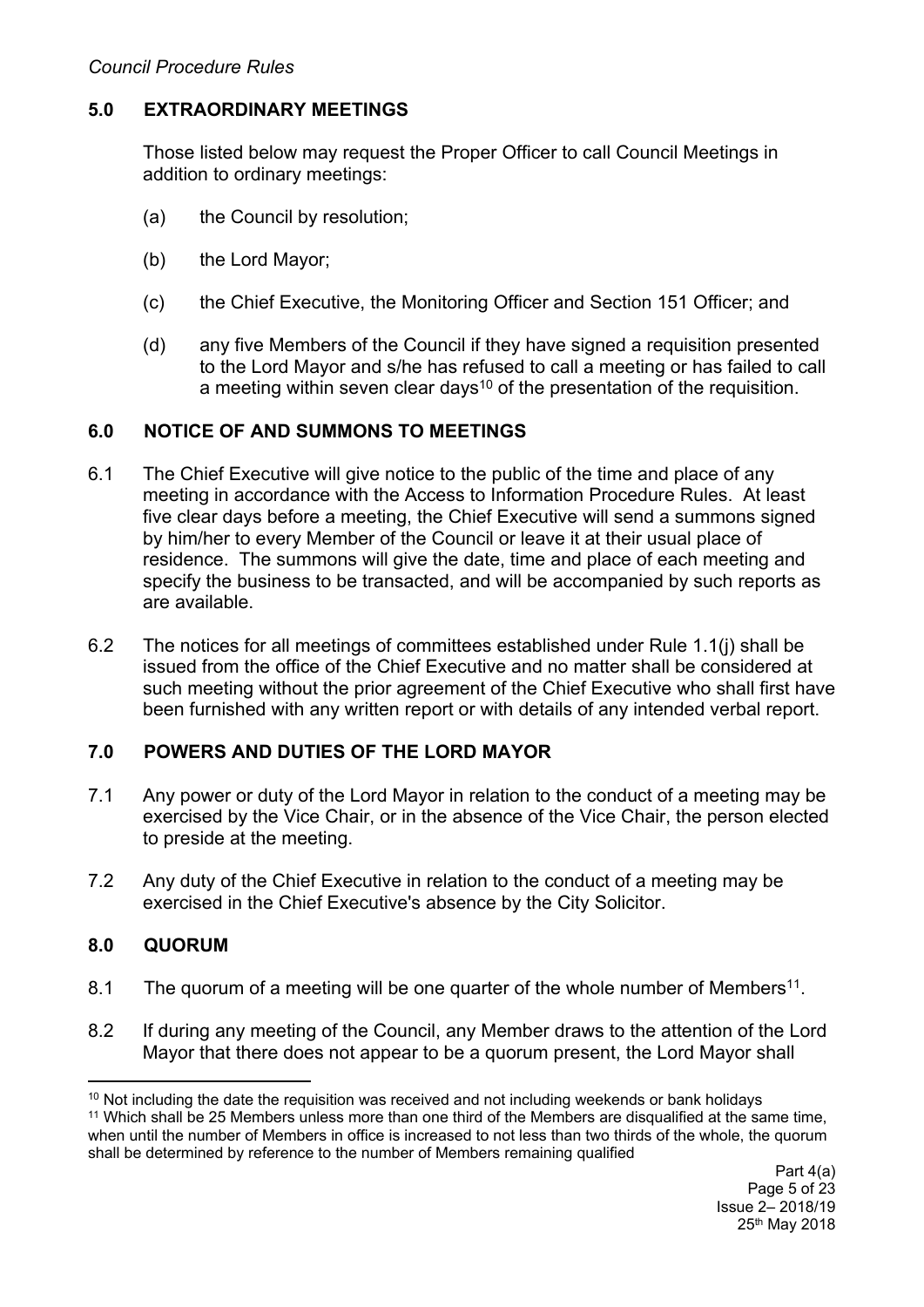direct the Chief Executive to call over the names of the Members of the Council. If there is less than a quarter present, the Lord Mayor shall declare the meeting adjourned. The names of the Members present and those absent shall be recorded in the minutes of the Council.

8.3 The consideration of any business not transacted shall be adjourned to a time fixed by the Lord Mayor at the time the meeting is adjourned or, if the Lord Mayor does not fix a time, to the next ordinary meeting of the Council.

# **9.0 COMMUNICATIONS**

9.1 There shall be no discussion on any matter referred to in communications from the Lord Mayor, the Chief Executive or Executive Members as are thought necessary to be read, but any Member shall be at liberty to move a motion, without notice, to refer any of such communications to the appropriate committee and such motion, on being seconded, shall be at once put to the vote.

# **10.0 DEPUTATIONS**

- 10.1 The Council will not receive more than four deputations at any ordinary meeting.<sup>12</sup>
- 10.2 A request for permission to bring a Deputation must be submitted, to the Head of Governance and Scrutiny Support, at least fourteen clear days in advance of the Council meeting for which permission is sought.
- 10.3 A copy of the proposed deputation speech must accompany the permission request.
- 10.4 Deputations shall be relevant to some matter in relation to which the Council has powers or duties or which affects the City of Leeds.
- 10.5 Deputation requests which relate solely to the interests of an individual or company, or which present, or may appear to present unsubstantiated allegations or claims in respect of an individual, group of individuals, a company or any other body, or are in any way vexatious or otherwise significantly prejudicial to the interests of the Council or the City of Leeds, will not be permitted.
- 10.6 Requests concerning matters being considered by a Plans Panel, the Licensing Committee (or a sub-committee) will not be received.
- 10.7 The suitability of a Deputation shall be determined by the Chief Executive. Permission to attend Council and present a Deputation shall be issued by the Chief Executive.
- 10.8 Eligible deputations shall be heard in the order in which permission is granted.

<sup>12</sup> Except the Annual Meeting, an Extraordinary Meeting, the Budget Meeting and a State of the City (or other similarly styled) meeting where deputations shall not be heard.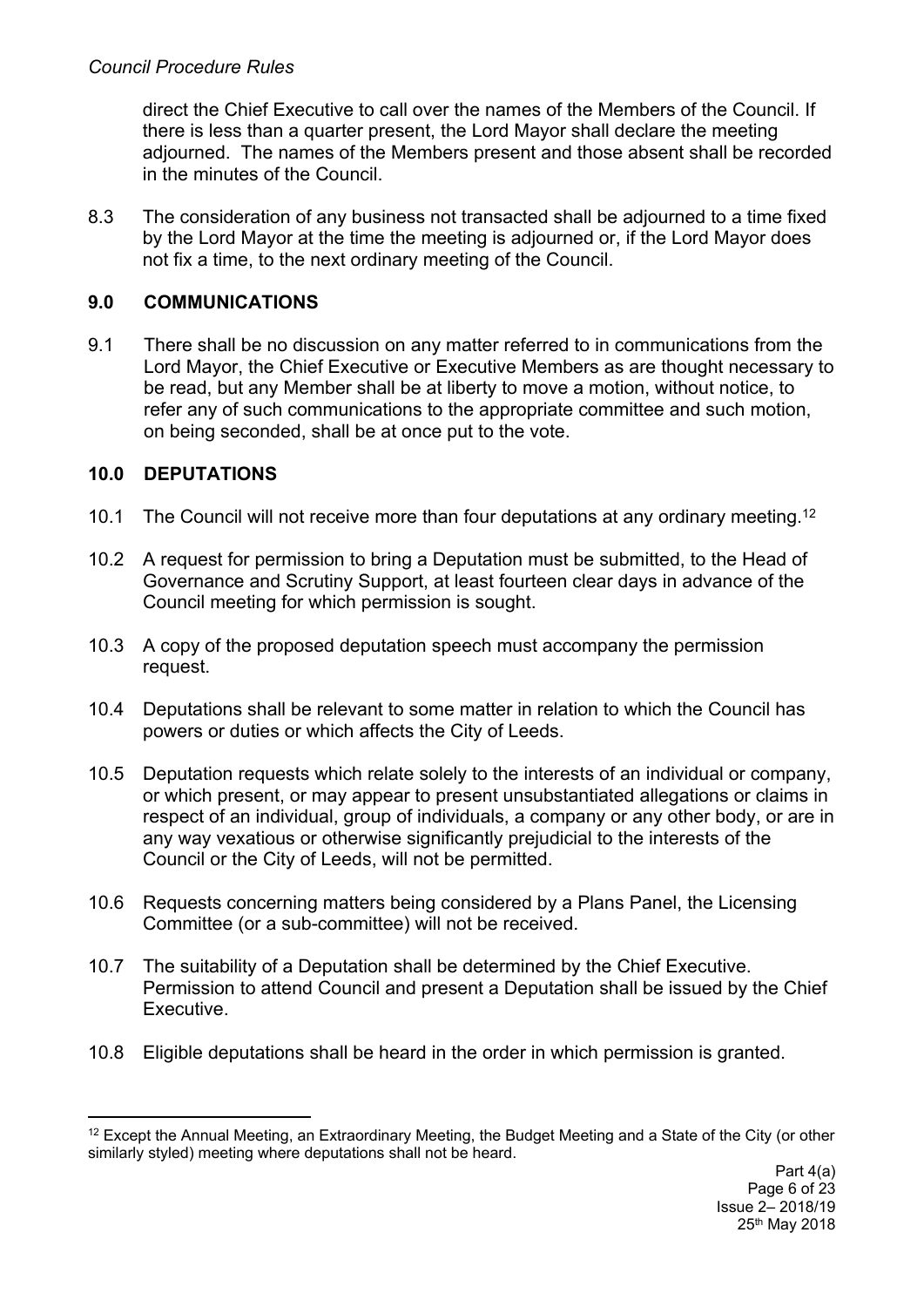- 10.9 A deputation shall consist of at least two and no more than five people. One person from a deputation may address the Council, for no longer than five minutes<sup>13</sup>.
- 10.10 Where two or more deputations present opposing views on the same matter, the Council will not receive more than one of these related deputations at the same meeting.
- 10.11 The Council shall not normally receive a deputation on a matter that has been the subject of a deputation in the previous six months, except as a result of a refusal at 10.10.
- 10.12 The Council shall not debate any matter raised by a deputation when it is presented.
- 10.13 Any Member of the Council may move a motion without notice, that the deputation be or not be received, or that the subject matter be referred to the appropriate committee<sup>14</sup>. The Lord Mayor will put such a motion on being seconded, to the vote without debate

# **11.0 EXECUTIVE QUESTIONS**

- 11.1 Questions on Notice
	- (a) Executive Questions may be put at each ordinary meeting of the Council (except, the Budget Meeting or a State of the City meeting<sup>15</sup>).
	- (b) During question time, a Member may ask the Leader of the Council, the Deputy Leader, any Executive Member<sup>16</sup> or the Chair of any executive committee<sup>17</sup> through the Lord Mayor, any question on any matter in relation to which the Council has powers or duties, or which affects the City of Leeds<sup>18</sup>.
	- (c) A question shall not be asked in the absence of the Member in whose name it stands unless they have given authority for it to be asked by some other Member of the Council.
- 11.2 Notice of Questions

Notice in writing of the question must be given to the Chief Executive before 10.00am on the Monday preceding the Council meeting. Questions from an

<sup>&</sup>lt;sup>13</sup> Including the reading of any written material

<sup>&</sup>lt;sup>14</sup> Or to the officer with appropriate delegated authority who shall consider the matter in consultation with the relevant Executive Member.

<sup>&</sup>lt;sup>15</sup> or other such styled meeting. Questions cannot be put at the Annual Meeting or any Extraordinary Meeting.

<sup>&</sup>lt;sup>16</sup> In relation to any matter within their portfolio.

<sup>&</sup>lt;sup>17</sup> In relation to any matter within the committee's terms of reference.

<sup>&</sup>lt;sup>18</sup> A Member may also ask a Member of the Council appointed by full Council to another body, any question about functions discharged by that other body. Any question about any function discharged by the West Yorkshire Fire and Rescue Authority must be directed to a Member nominated by that Authority..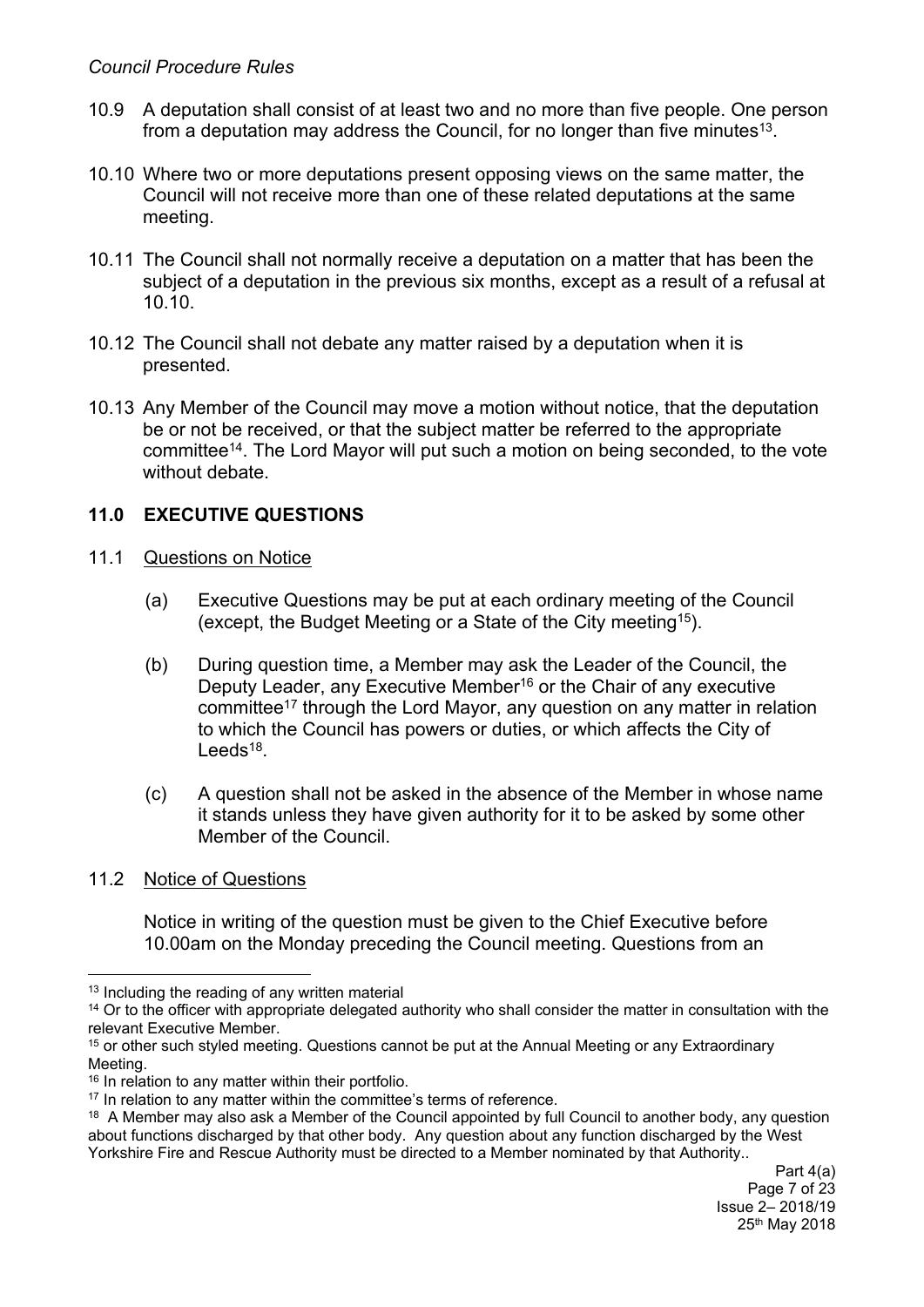individual or group will be taken in the order in which notice of the question is received from that individual or group.

### 11.3 Response

- (a) Every question shall be put and answered without discussion but the person to whom a question has been put may decline to answer.
- (b) A Member to whom a question is addressed<sup>19</sup> shall have discretion to nominate a Member to answer such question where the Member considers that the answer would most appropriately be given by such nominee.

## 11.4 Form of Response

An answer may take the form of:

- (a) a direct oral answer, or where the desired information is contained in a publication of the Council or of the relevant Joint Authority or Joint Committee, a reference to that publication; or
- (b) where the reply to the question cannot conveniently be given orally, a written answer circulated to Members of the Council. Written answers wherever possible should be sent out by the Chief Executive within 10 working days.

### 11.5 Supplementary Question

The Member who asked a question during question time may ask one supplementary question, arising directly out of the original question.

### 11.6 Unanswered Questions

Where the answer has not been commenced during question time, it shall be answered by written answer circulated to Members of the Council. If the answer to a question has been commenced orally but has not been completed within question time it may be completed orally including any supplementary to that question and the response thereto.

## **12.0 MOTIONS ON NOTICE**

## 12.1 Notice

Except for motions which can be moved without notice under Rule 13, written notice of every motion signed by the Member or Members of Council giving notice must be delivered at the office of the Chief Executive prior to 10.00am of the day preceding the day for issue of the Summons. The proposer of a Motion shall have

<sup>19</sup> Except in relation to functions discharged by the West Yorkshire Fire and Rescue Authority – see footnote 15 above.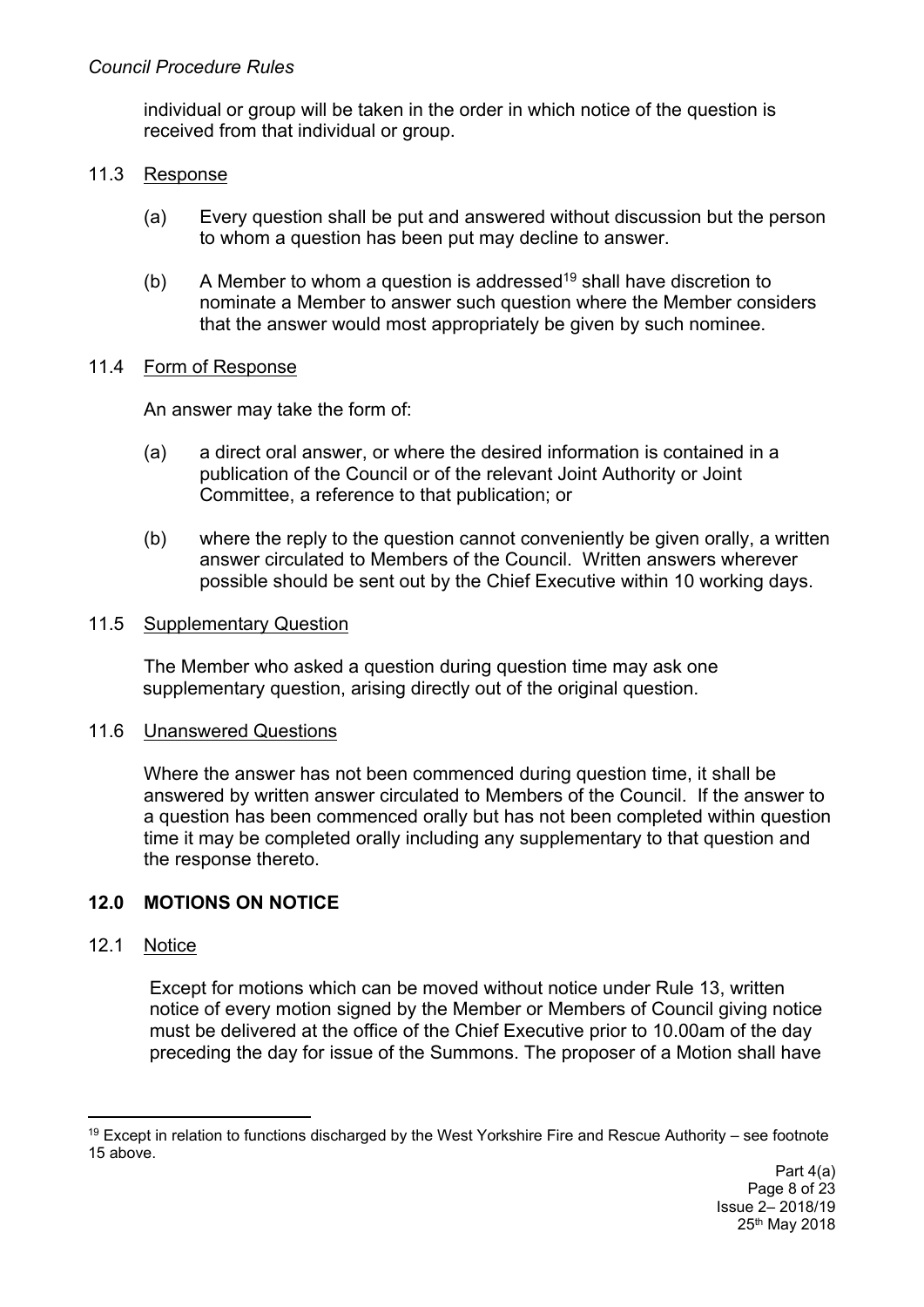the right to correct or withdraw a Motion up to 10.00 am on the day the Summons is to be issued.

## 12.2 White Paper Motions

The number of White Paper motions admissible for full debate at any given meeting shall be limited to three<sup>20 21</sup>.

# 12.3 Scope

- (a) Every motion shall be relevant to some matter in relation to which the Council has powers or duties or which affects the City of Leeds.
- (b) All the notices of motion received by the Chief Executive shall be submitted to the Lord Mayor. If the Lord Mayor considers that any such motion relates to matters other than of a local nature or is similar to a matter which in the past six months has been rejected at a meeting of the Council, the Member concerned shall ask leave of the Council to introduce such a motion before proceeding to address Council on it. Once the motion is dealt with, no-one can propose a similar motion for six months.
- (c) There shall be no speech or discussion upon asking for such leave to so introduce a motion. The fact that any such motion requires the leave of the Council shall be indicated in the Council Summons.
- (d) If it appears to the Lord Mayor that any motion requiring notice relates only in part to the matters stated in (b) above, the Lord Mayor may invite the Member of the Council concerned to amend the motion in agreement with the Lord Mayor either by omitting the part relating to such matters or by dividing the motion so that the part relating to such matters is stated in terms of a separate motion, but without addition to the terms of the original motion. In such event the original motion shall appear on the Council Summons with the indication that it requires the leave of the Council, but it shall be competent for the Member concerned to move without leave the part agreed by that Member with the Lord Mayor as not relating to the matters above stated, and after that motion has been disposed of, if the Member so wishes, to move with leave of Council the remaining part of the motion.

# 12.4 Motion Set Out in Agenda

- (a) The Chief Executive shall set out in the Summons for every meeting of the Council all motions of which notice has been duly given, and notice of all business which in the judgement of the Chief Executive requires to be brought before the Council.
- (b) The business under any notice upon the Council Summons shall not be proceeded with in the absence of the Member or Members of the Council in

 $20$ One to the Labour Group, one to the Conservative Group, one to be shared on a rota agreed by the other political groups.

<sup>&</sup>lt;sup>21</sup> Where submitted, the first White Paper considered will be that submitted by the Conservative Group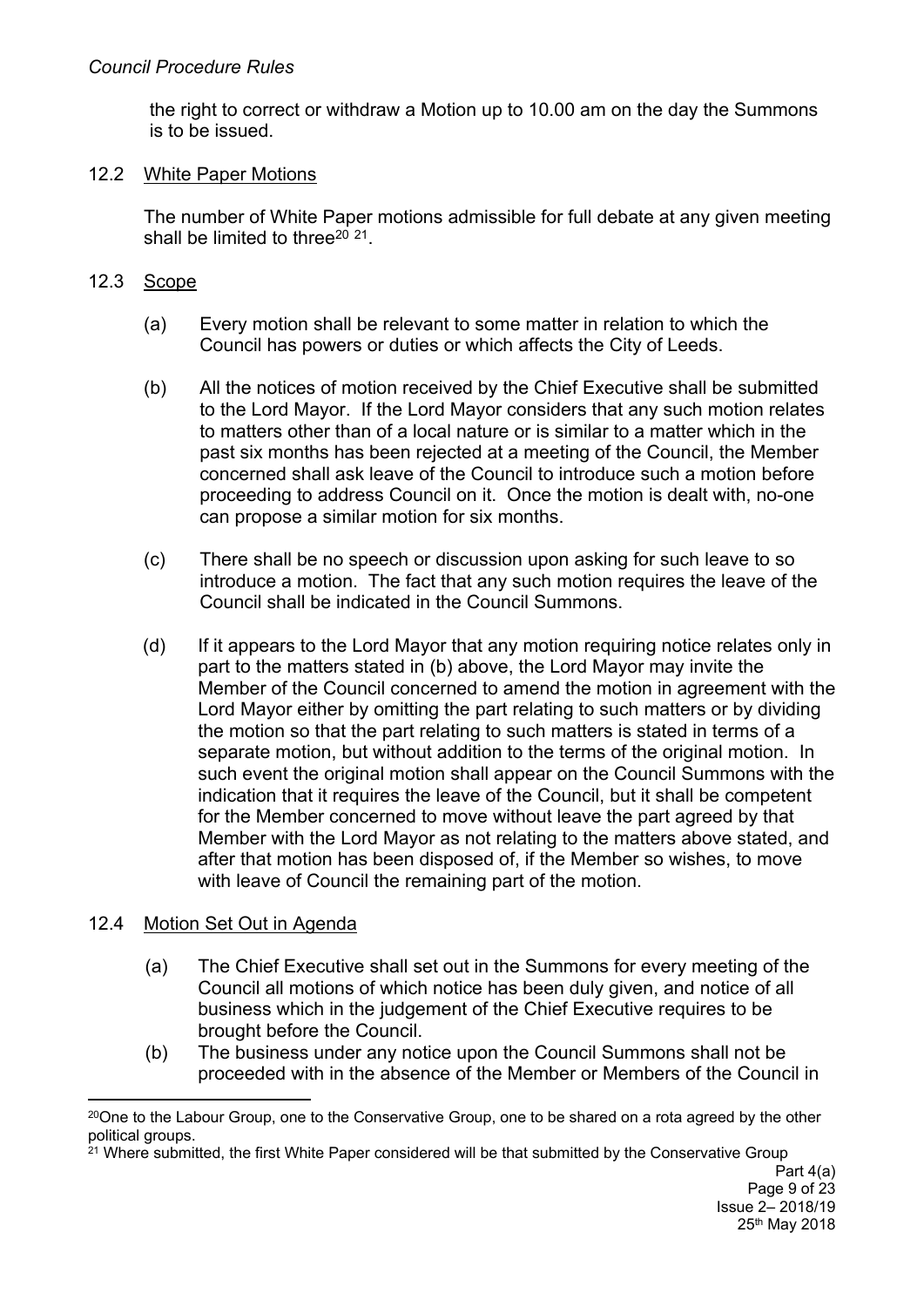whose name or names it stands, unless they have given authority in writing for it to be taken up by some other Member or Members of the Council, or it is business which, by law, the Council must transact or business emanating from a committee the notice whereof stands in the name of the Chair of that committee in which latter case the resolution may be moved, without authority in writing, by some other Member of the committee.

## **13.0 MOTIONS/AMENDMENTS**

### 13.1 Motions and amendments requiring notice

- a) Except as set out in Rule 13.2 below, and as provided in Rule 14.8, no amendment to a motion (including an amendment to refer back any business for further consideration) shall be moved at any meeting of the Council unless notice thereof in writing setting out the amendment and signed by the Member or Members giving it, has been received by the Chief Executive:
	- no later than 10.00am on the working day before the commencement of the meeting; or
	- no later than 10.00 am on the third working day after the issue of the Summons if the amendment is to the Budget Motion.

### 13.2 Motions without notice

The following motions and amendments may be moved without notice:

- (a) appointment of a Chair of the meeting at which the motion is made;
- (b) in relation to the accuracy of a report, minutes or recommendation before Council;
- (c) to change the order of business in the agenda;
- (d) that leave be given to withdraw an item of business including a motion or amendment;
- (e) that the Council proceed to the next business;
- (f) that the question be now put;
- (g) that the debate be adjourned;
- (h) that the meeting be adjourned
- (i) authorising the sealing of documents;
- (j) suspending Council Procedure Rules, in accordance with Rule 22.1;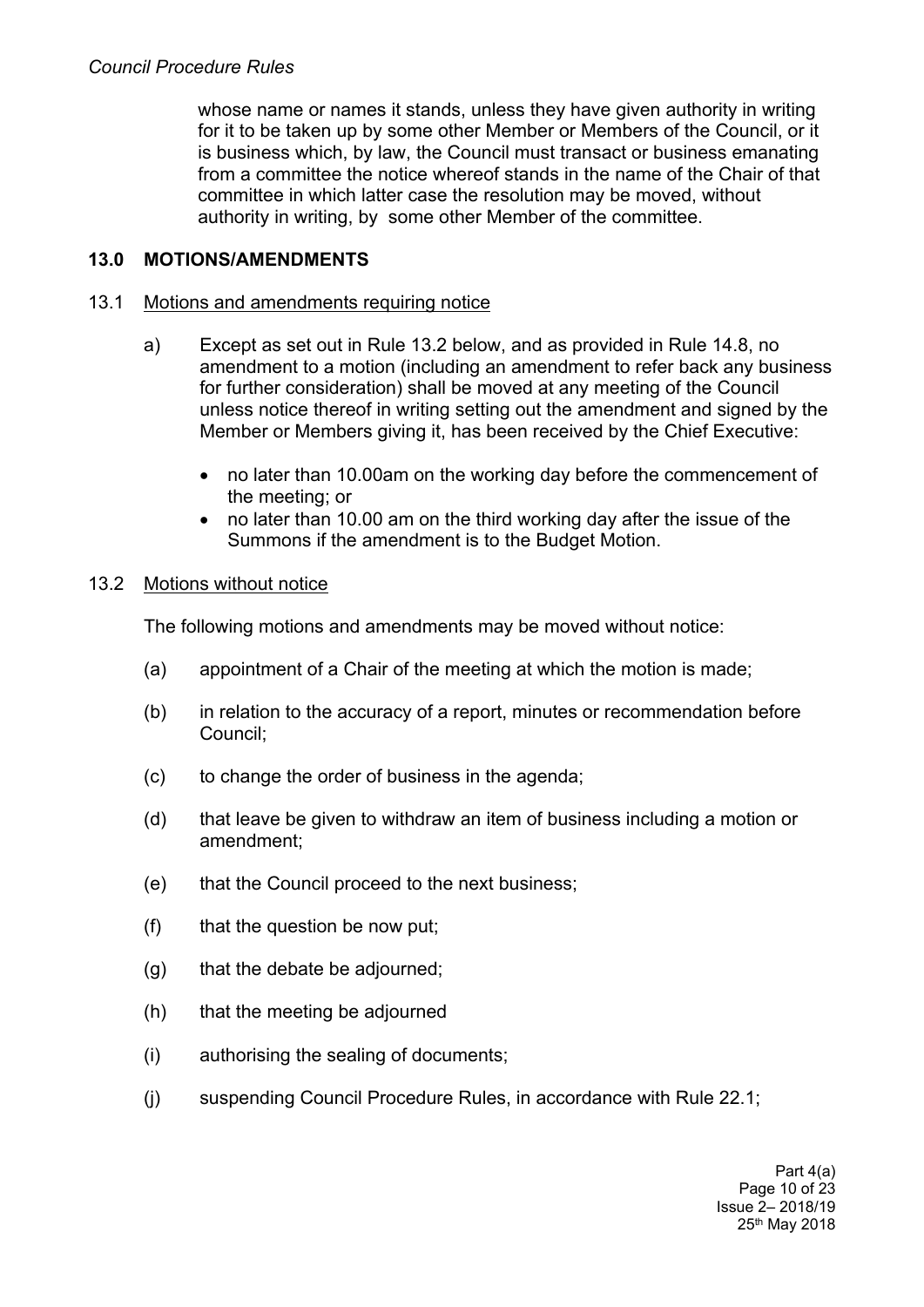- (k) motion to exclude the press and public in accordance with the Access to Information Rules;
- (l) that a Member named under Rule 20, be not further heard or leave the meeting;
- (m) giving consent of the Council where its consent is required by this Constitution; and
- (n) that a communication be referred to the appropriate Committee

## **14.0 RULES OF DEBATE**

### 14.1 Period Permitted for Speeches

Except by the leave of Council (and as follows);

- a. A Member may address Council under the Communications item for up to 3 minutes.
- b. A Member moving a White Paper motion may speak for up to 5 minutes.
- c. A Member seconding a White Paper motion may speak for up to 4 minutes<sup>22</sup>,
- d. A Member may speak for up to 4 minutes when contributing to, or summing up on, White Paper debates.
- e. A Member moving any other motion may speak for up to 4 minutes.
- f. A Member moving any amendment may speak for up to 4 minutes.
- g. An Executive Board Member or other such Member as may be determined appropriate, may speak for up to 6 minutes<sup>23</sup> when summing up on comments made on Minutes.
- h. An Executive Board Member responsible for the section of the minutes to which an amendment (reference back) relates shall have 3 minutes to comment as the last speaker in the debate on the amendment (reference back).
- i. The Leader of Council may speak for up to ten minutes when summing up on the Minutes.
- j. A Member contributing to, or summing up on, any business other than set out above, may speak for up to 3 minutes.

 $22$  A Member when seconding a White Paper motion, or an amendment to a White Paper Motion, may reserve that speech until a later period of the debate.

<sup>&</sup>lt;sup>23</sup> Where the Executive Board Member is the Leader of Council the time available for summing up on his/her portfolio shall be 5 minutes.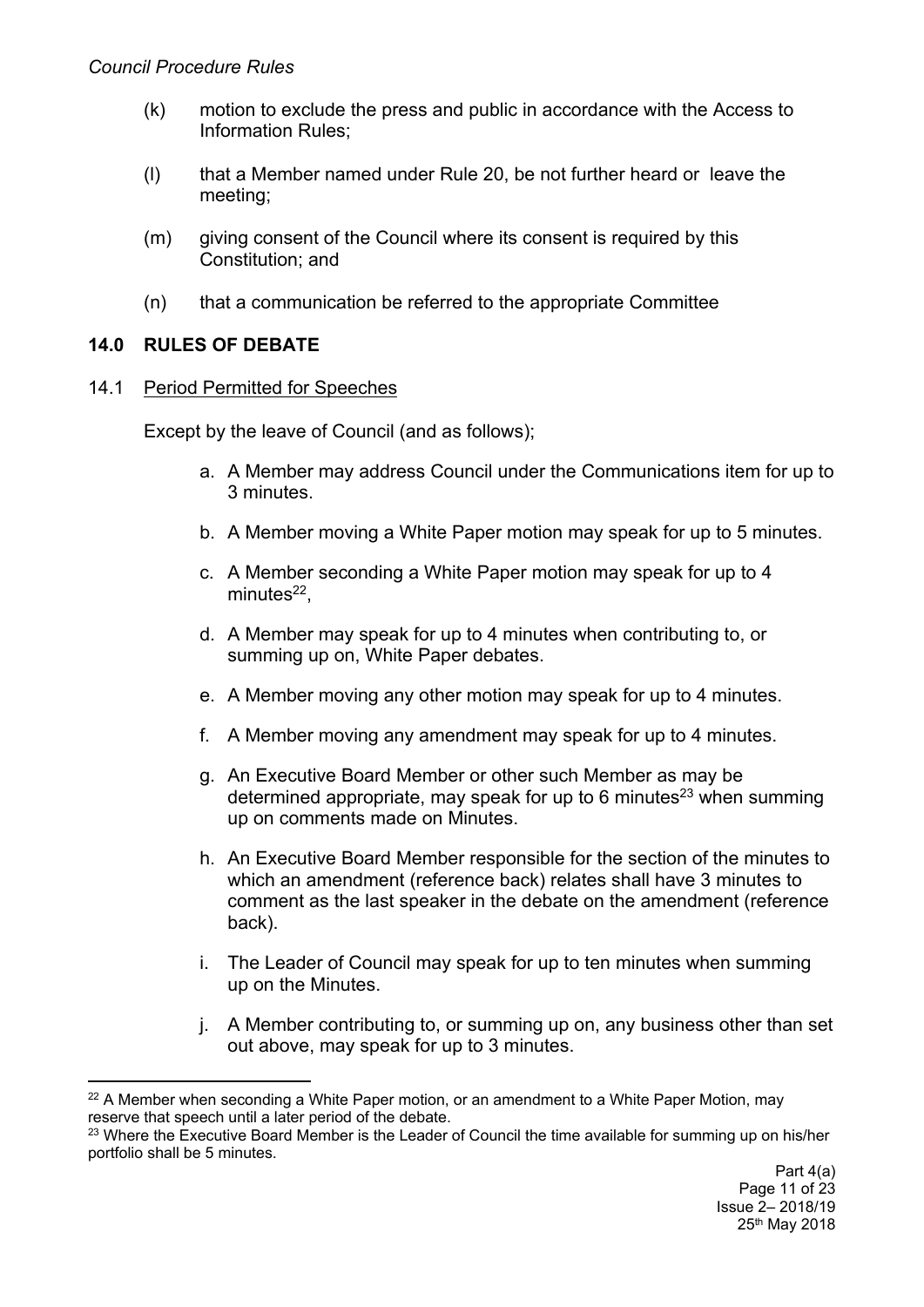#### *Council Procedure Rules*

k. On resuming an adjourned debate, the Member who moved its adjournment is entitled to speak first for up to 3 minutes.

#### 14.2 No Speeches Until Motion Seconded

All other motions or amendments shall not be discussed unless it has been proposed and seconded.

#### 14.3 Right to require motion in writing

Unless notice has already been given in accordance with Rules 12.1 or 13 it shall be put into writing and handed to the Lord Mayor before it is further discussed or put to the meeting.

#### 14.4 Content of Speeches

Members shall direct their speech to the question under discussion, a personal explanation or a point of order.

#### 14.5 When a Member May Speak Again

A Member who has spoken on any motion shall not speak again whilst it is the subject of debate except:

- (i) if the motion has been amended since the Member last spoke, to move a further amendment
- (ii) in exercise of a right of reply
- (iii) to raise a point of order in accordance with Rule 14.15
- (iv) to make a personal explanation in accordance with Rule 14.16

For the purpose of this Rule only, comments on the minutes in each portfolio section of the Executive Board and each committee moved under Rule 2.2(i) shall be regarded as being comments upon separate motions and such comments shall be relevant to such section of the minutes as are under debate.

#### 14.6 Amendments to Motions

- (a) An amendment must be relevant to the motion and will be to:-
	- (i) refer a subject of debate to an appropriate body or individual for consideration or reconsideration;
	- (ii) leave out words;
	- (iii) leave out words and insert or add others; or

Part 4(a) Page 12 of 23 Issue 2– 2018/19 25th May 2018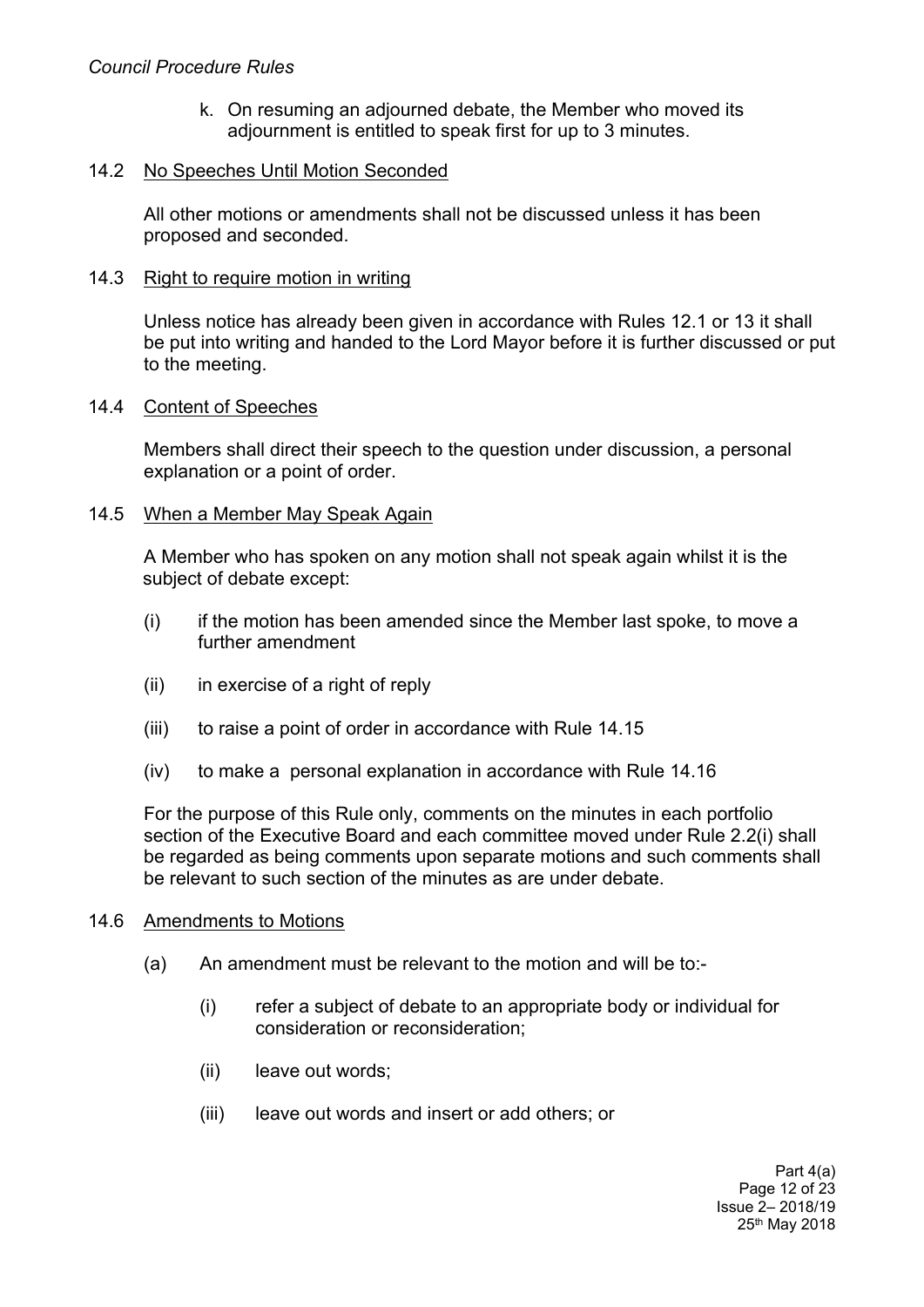(iv) insert or add words,

provided that such omission, insertion or addition of words shall not have the effect solely of negating the motion.

- (b) Subject to Rule 14.6(c), only one amendment may be moved and discussed at any time. No further amendment shall be moved until the amendment under discussion has been disposed of.
- (c) Amendments to White Paper motions shall be moved and discussed in the order in which notice thereof has been given and the voting thereon shall be taken after the winding-up speech of the mover of the original motion.

### 14.7 Amendments (Reference Back) to a Motion to receive the Minutes

- (a) Only one amendment may be moved to any given minute under a motion to receive the minutes. This shall be one to request the decision-maker to reconsider the decision.
- (b) The Executive Member or Chair responsible for the section of the minutes to which the amendment relates shall have 3 minutes to comment as the last speaker in the debate on the amendment in addition to his/her rights under Rule 14.1(g). In the event that the amendment is the sole matter discussed under the given section of the minutes then the six minutes allowed under Rule 14.1(g) shall be applied.
- (c) The vote will be taken on the amendment before proceeding to comments on that section of the minutes.

### 14.8 Further Amendments

- (a) If any amendment is lost, other amendments may be moved on the original motion provided that, where necessary, due notice has been given in accordance with Rule 13.1.
- (b) If an amendment is carried, the motion as amended takes the place of the original motion upon which any further such amendments may be moved but this does not prevent any further amendments being moved by references to the wording of the original motion.
- (c) If a Member wishes to move a second or further amendment and has not given due notice thereof where required in accordance with Rule 13.1 the Member shall give notice of the proposed amendment during the discussion on the first or other earlier amendment and, subject to the consent of the Lord Mayor (which question shall not be open to discussion), may move this amendment at such time as the Lord Mayor shall decide. Subject to this, all amendments shall be considered in the order in which notice has been given.

Part 4(a) Page 13 of 23 Issue 2– 2018/19 25th May 2018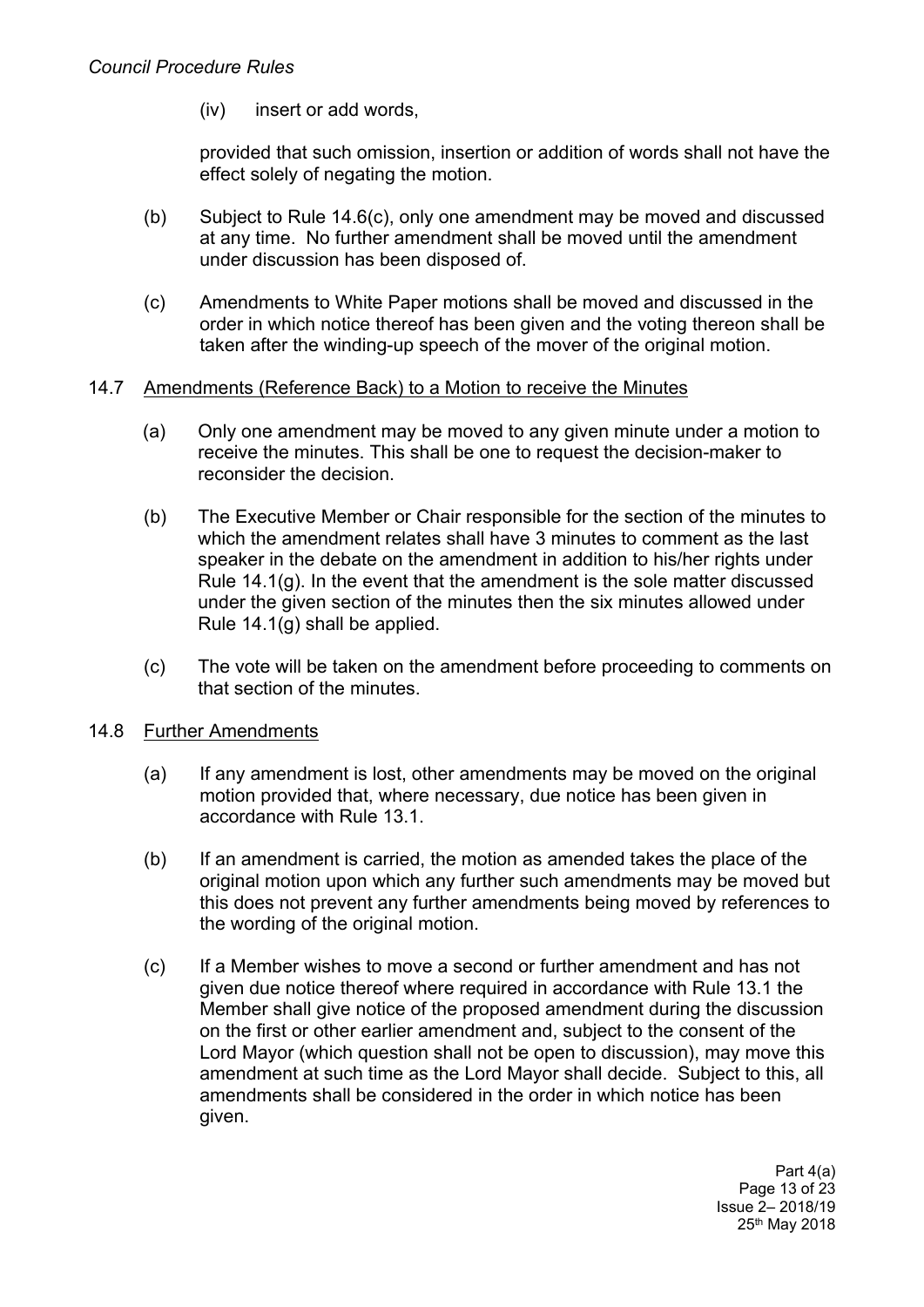### 14.9 Alteration of Motion

A Member may with the consent of the Council signified without discussion:

- (a) alter a motion of which that Member has given notice; or
- (b) with the further consent of the seconder, alter a motion which that Member has moved

if (in either case) the alteration is one which could be made as an amendment thereto.

#### 14.10 Withdrawal of Motion or Minutes

A motion or amendment shall not be withdrawn except with the consent of the seconder and of the Council. There shall be no discussion upon an application to withdraw a motion or amendment but any Member shall be at liberty to move that the leave applied for be given and the Council without discussion shall vote thereon.

### 14.11 Right of Reply

- (a) The mover of a motion has a right to reply at the close of debate of the motion immediately before it is put to the vote.
- (b) If an amendment is moved, the mover of the original motion shall also have a right of reply at the close of the debate on the amendment but may not otherwise speak on the amendment.
- (c) The mover of the amendment has no right of reply to the debate on such amendment.

### 14.12 Motions that May Be Moved During Debate

When a motion is under debate no motion shall be moved except the following:-

- (a) to amend the motion;
- (b) to adjourn the meeting;
- (c) to adjourn the debate;
- (d) to proceed to the next business;
- (e) that the question be now put;
- (f) that a Member be not further heard;
- (g) by the Lord Mayor under Rule 20 that a Member leave a meeting;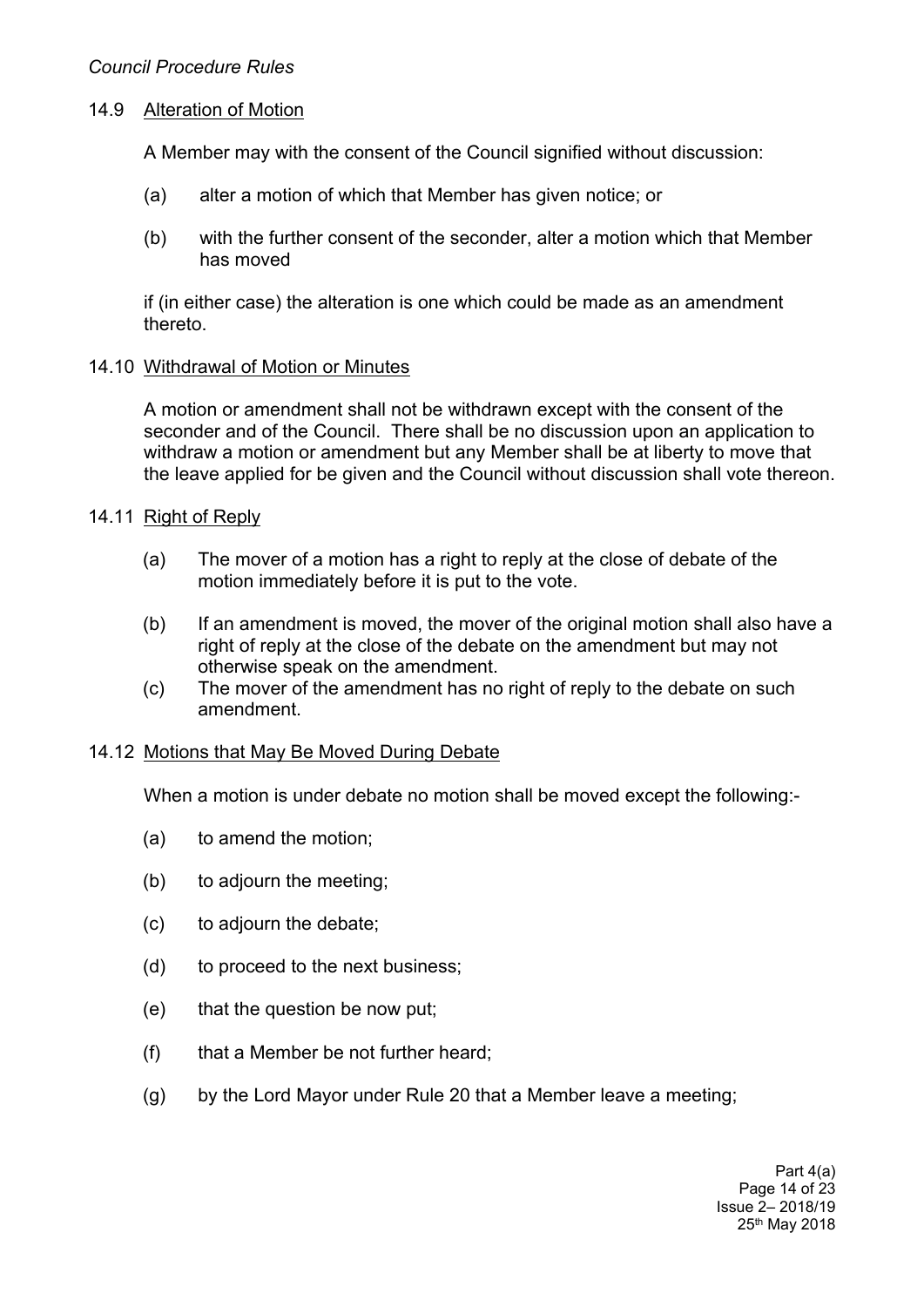#### *Council Procedure Rules*

- (h) to exclude the press and public in accordance with the Access to Information Procedure Rules; or
- (i) to give consent to the withdrawal of a motion or amendment.

#### 14.13 Closure Motions

- (a) A Member may move, without comment, at the conclusion of a speech of another Member,
	- (i) to proceed to the next business;
	- (ii) that the question be now put;
	- (iii) to adjourn a debate; or
	- (iv) to adjourn a meeting

on the seconding of which the Lord Mayor shall proceed as set out in paragraphs (b), (c) and (d) below.

- (b) If a motion to proceed to the next business is seconded, the Lord Mayor will first give the mover of the original motion a right of reply in accordance with time limits for speaking set out in Procedure Rule 14.1. The Lord Mayor will then put to the vote the motion to proceed to the next business.
- (c) If a motion that the question be now put is seconded, the Lord Mayor will first put to the vote the motion that the question be now put, and if it is passed then give the mover of the original motion a right of reply in accordance with time limits for speaking set out in Procedure Rule 14.1 before putting a motion to the vote.
- (d) If a motion to adjourn the debate or the meeting is seconded, the Lord Mayor shall put the adjournment motion to the vote without giving the mover of the original motion a right of reply on that occasion and no amendment to the motion shall be permitted unless it relates to the time of adjournment.

#### 14.14 Resumption of Adjourned Debate

On resuming an adjourned debate, the Member who moved its adjournment is entitled to speak first.

### 14.15 Points of Order

A Member may raise a point of order at any time and will, with the consent of the Lord Mayor, be entitled to be heard immediately. A point of order may relate only to an alleged breach of these Council Procedure Rules or statutory provision. The Member must specify the Rule or statutory provision and the way in which s/he considers it has been broken. The Lord Mayor's ruling is final.

> Part 4(a) Page 15 of 23 Issue 2– 2018/19 25th May 2018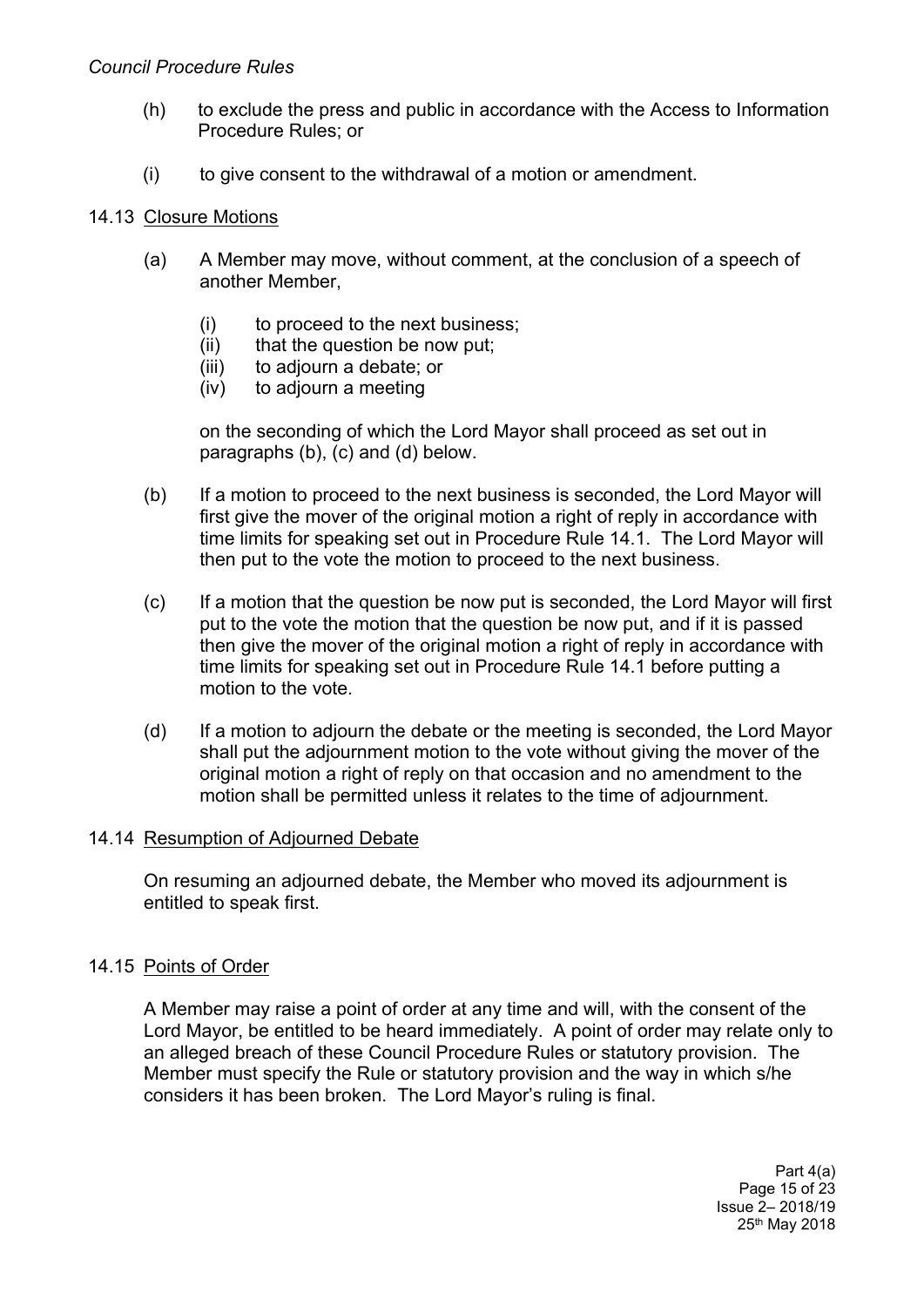### 14.16 Personal explanation

A Member may make a personal explanation at any time. A personal explanation may only relate to some material part of an earlier speech by the Member which may appear to have been misunderstood in the present debate. The ruling of the Lord Mayor on the admissibility of a personal explanation will be final.

#### 14.17 Lord Mayor's Ruling Final

The ruling of the Lord Mayor on a point of order or on the admissibility of a personal explanation shall not be open to discussion.

#### 14.18 Interpretation of Council Procedure Rules

The ruling of the Lord Mayor as to the construction or application of any of these Rules, or as to any proceedings of the Council, shall not be challenged at any meeting of the Council and is final.

### **15.0 RESCINDING RESOLUTIONS OF COUNCIL**

15.1 No resolution of the Council shall be rescinded or varied, except upon motion made on a notice which shall refer to the resolution sought to be rescinded or varied. Provided that this Rule shall not apply to motions moved in pursuance of a recommendation by the Executive Board or a committee established under Rule 1.1(j) or a sub-committee thereof.

### **16.0 VOTING**

#### 16.1 Majority

Unless this Constitution or the law provides otherwise, any matter will be decided by a simple majority of those Members voting and present in the room at the time the question was put.

#### 16.2 Casting Vote

At any meeting of the Council or a committee established under Rule 1.1(j), or a sub-committee thereof, the Chair shall, in case of an equal division of votes have a second or casting vote.

#### 16.3 Show of Hands

- (a) Unless a recorded vote is demanded under Rules 16.4 and 16.5, the Lord Mayor will take the vote by show of hands or if there is no dissent, by the affirmation of the meeting.
- (b) The result of a vote by show of hands will be announced provisionally by the Lord Mayor who will then allow a further reasonable period for any two Members to requisition a recorded vote. If any such requisition is made, the

Part 4(a) Page 16 of 23 Issue 2– 2018/19 25th May 2018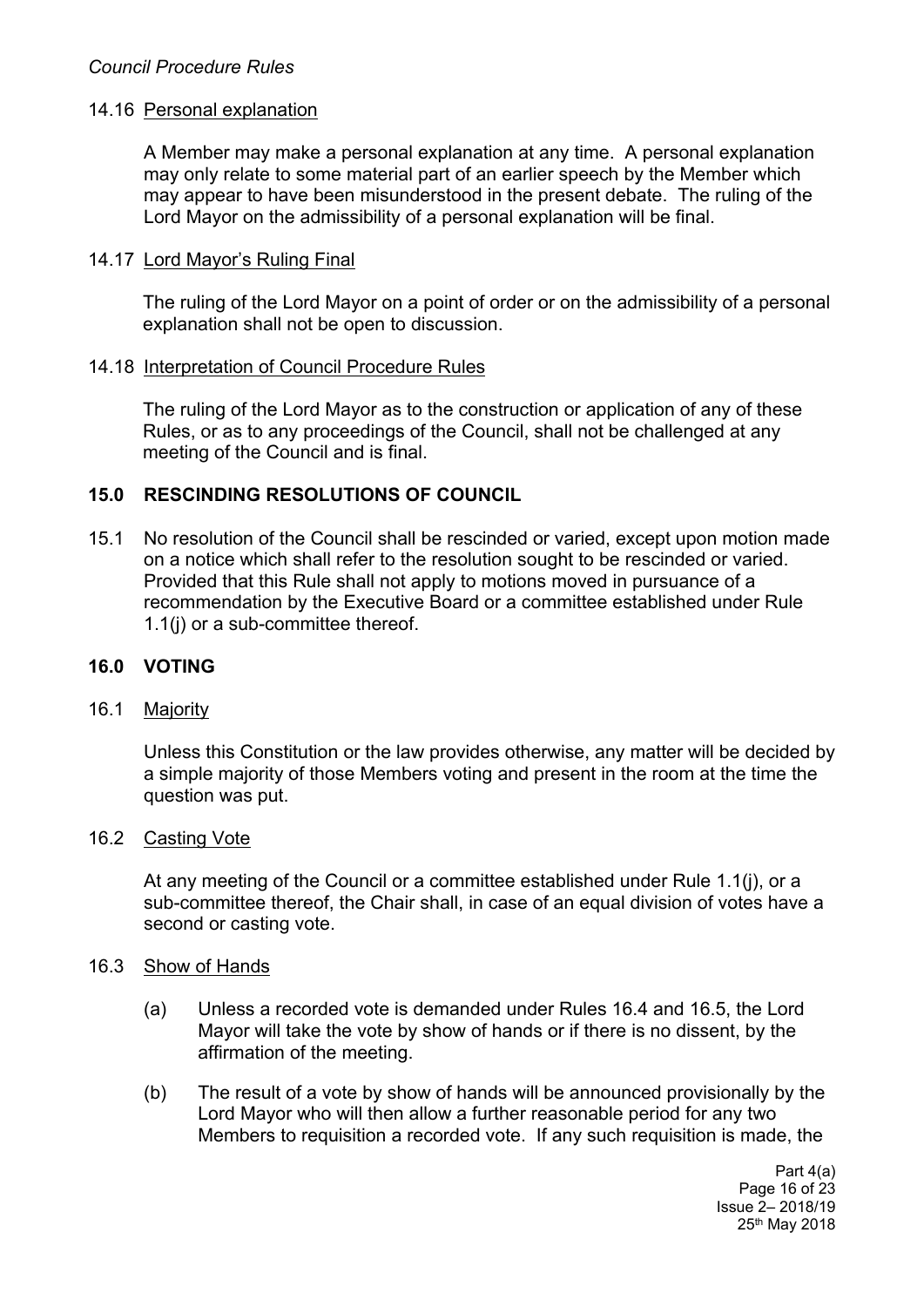show of hands shall be disregarded and the voting will be recorded to show how each Member present voted.

(c) If no such requisition is made before the Lord Mayor announces the next item of business or the closure of the meeting, as appropriate, the result of the show of hands as announced by the Lord Mayor will there upon become final.

#### 16.4 Recorded Vote

Where a recorded vote is required in accordance with paragraphs (a) or (b) below then the minute of the proceedings shall include a record of the names of persons who cast a vote for the decision or against the decision or who abstained from voting.

A recorded vote is required in the following circumstances:-

- (a) Any vote required to be recorded by law<sup>24</sup>, or
- (b) Any vote where, before the vote is taken on any matter before Council, any two Members of the Council demand that the votes are recorded.

#### 16.5 Right to Require Individual Vote to be Recorded

Where immediately after a vote is taken at a meeting if any Member so requires, there shall be recorded in the minutes of the proceedings of that meeting whether that person cast his/her vote for the question, against the question or whether s/he abstained from voting.

### 16.6 Division Bells

- (a) Where a closing speech has started there will be a single ring of the bell.
- (b) In any situation where it has been agreed that a recorded vote shall be taken, there will be two rings of the bell and at least half a minute will elapse between the end of the final ring and the taking of the vote.

#### 16.7 Voting on Appointments

If there are more than two people nominated for any position to be filled by the Council, and there is not a clear majority in favour of one person, then the name of the person with the least number of votes shall be taken off the list and a new vote shall be taken. The process will continue until there is a majority of votes for one person.

### **17.0 MINUTES**

<sup>&</sup>lt;sup>24</sup> Including but not limited to the requirement to record a vote in relation to a budget decision in accordance with paragraph 11 of Schedule 2, Part 2 of the Local Authorities (Standing Orders) (England) Regulations 2001.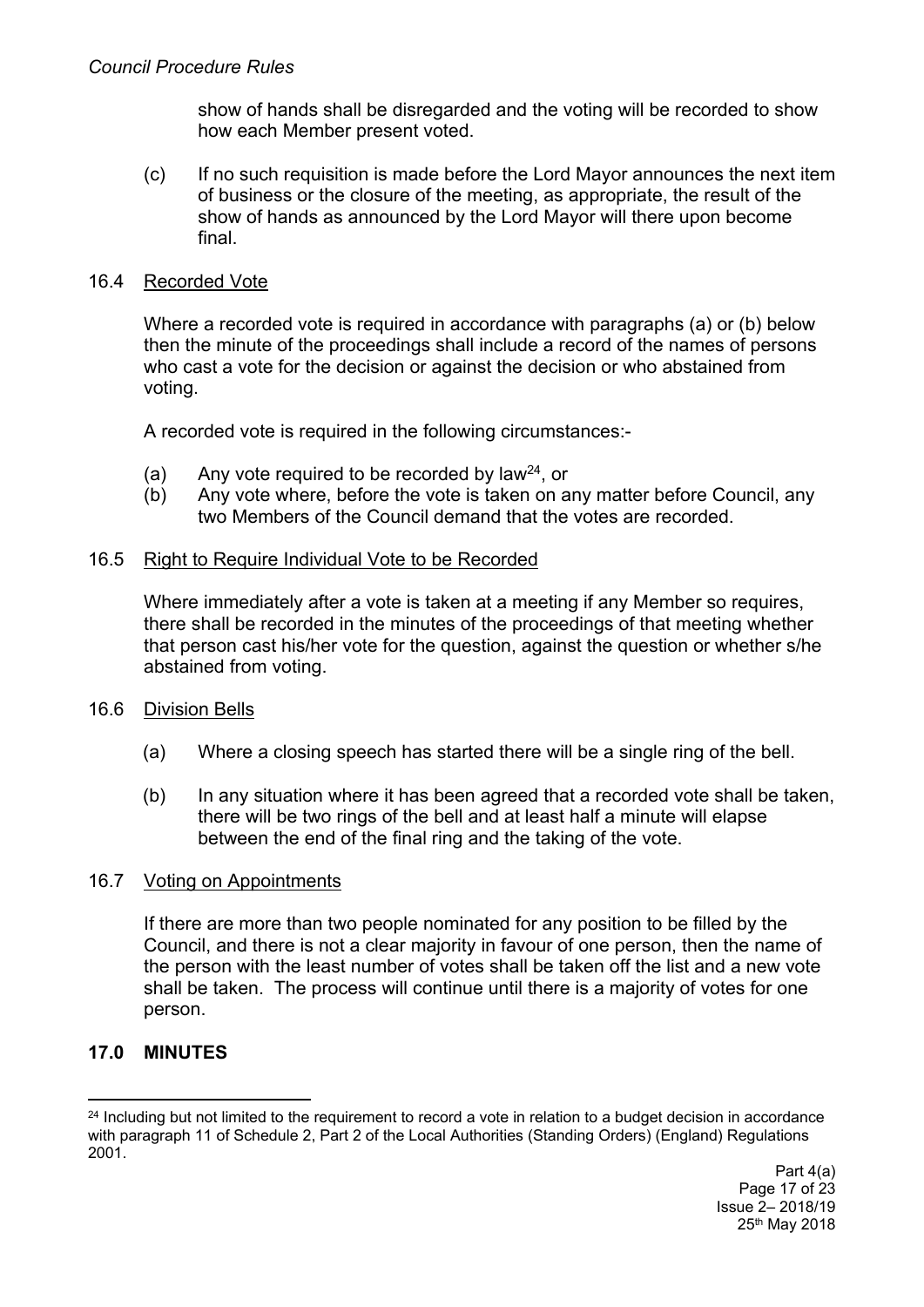## 17.1 Signing the Minutes

- (a) The Lord Mayor will put the question that the minutes of the previous meeting or meetings of the Council be approved as a correct record.
- (b) No discussion will take place upon the minutes, except upon their accuracy, and any question of their accuracy shall be raised by motion. If no such question is raised, or it is raised then as soon as it has been disposed of, the Lord Mayor will sign the minutes.

## 17.2 No requirement to sign minutes of previous meeting at Extraordinary Meeting

Where in relation to any meeting, the next meeting for the purpose of signing the minutes is a meeting called under paragraph 3 of Schedule 12 to the Local Government Act 1972 (an Extraordinary Meeting) then the next following meeting (being a meeting called otherwise than under that paragraph) will be treated as a suitable meeting for the purposes of paragraph 41(1) and (2) of Schedule 12 relating to signing of minutes.

## 17.3 Form of Minutes

Minutes will contain all motions and amendments in the exact form and order the Lord Mayor put them.

# **18.0 RECORD OF ATTENDANCE**

18.1 The clerk for the meeting will record the attendance of all Members present during the whole or part of a meeting.

## **19.0 EXCLUSION OF PUBLIC**

- 19.1 Subject to any statutory prohibitions and to paragraph 19.2 below, meetings of the Council and committees established under Rule 1.1(j) and any sub-committees thereof, shall be open to the public<sup>25</sup>. This shall be without prejudice to any power of exclusion to suppress or prevent disorderly conduct or other misbehaviour at a meeting.
- 19.2 The Council and committees established under Rule 1.1(j) and any sub-committees thereof may by resolution exclude the press and public from a meeting (whether during the whole part or part only of the proceedings) in accordance with the Access to Information Procedure Rules in Part 4 of this Constitution.

<sup>&</sup>lt;sup>25</sup> The Recording Protocol: Third Party Recording of Committees, Boards and Panels, set out at Appendix 1 to the Access to Information Procedure Rules applies.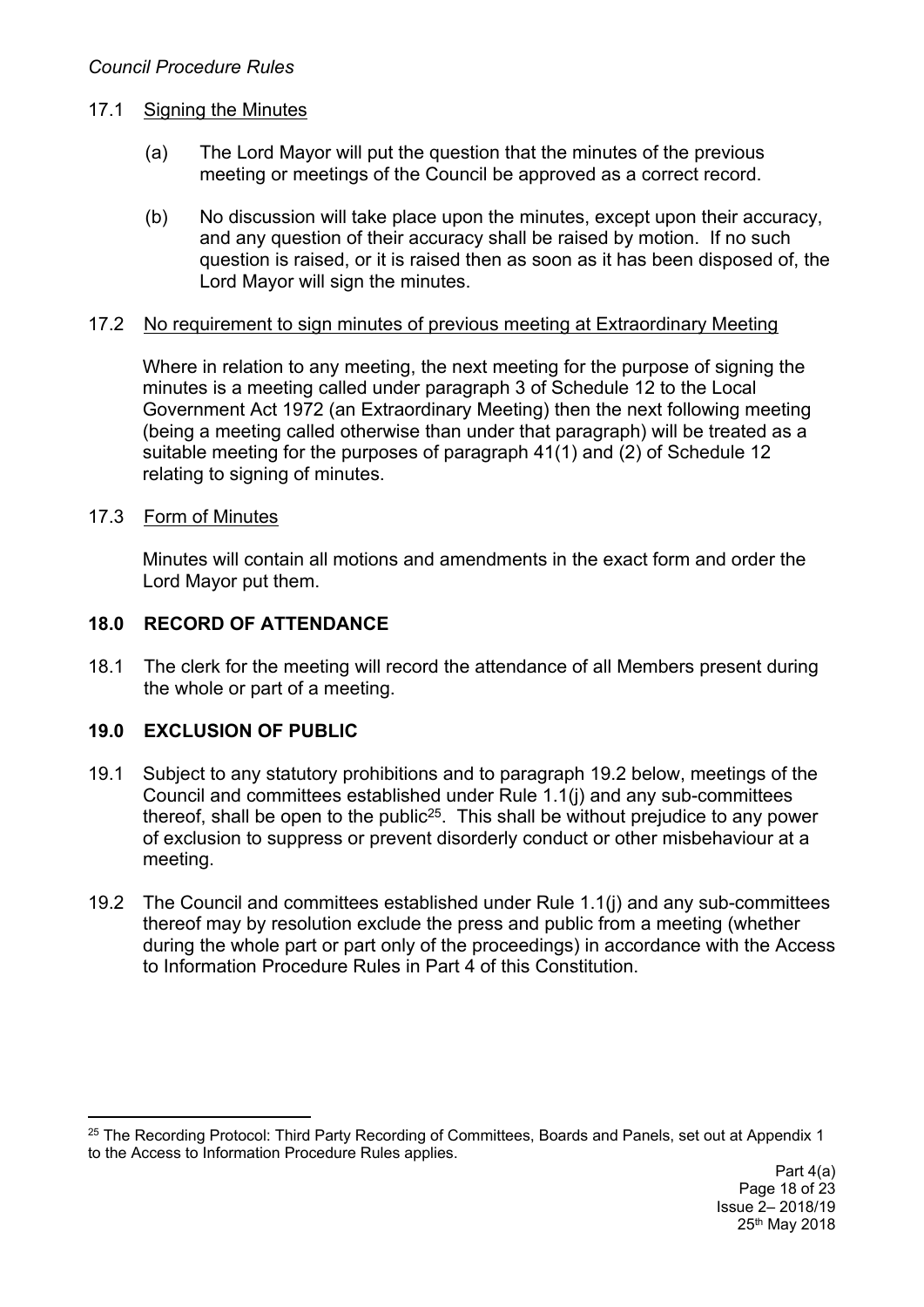## **20.0 MEMBERS' CONDUCT**

### 20.1 Standing to Speak

A Member when speaking at full Council must stand and address the Lord Mayor. If two or more Members rise, the Lord Mayor will call on one to speak and the other or others must sit. While the Member is speaking, the other Members must remain seated unless rising on a point of order or personal explanation. Members shall speak of each other by their titles of "Lord Mayor" or "Councillor" as the case may be.

### 20.2 Lord Mayor Standing

When the Lord Mayor rises during a debate, any Member speaking at the time must stop and sit down. The meeting must be silent.

#### 20.3 Member not to be Heard Further

If at a meeting any Member indulges in misconduct by behaving irregularly, improperly, offensively, or by wilfully obstructing the business of the Council, any other Member (including the Lord Mayor) may move "that the Member named be not further heard" and the motion, if seconded will, with the leave of the Lord Mayor, be put and voted on without further discussion.

### 20.4 Member to Leave the Meeting

If the Member named continues the misconduct after a motion under the foregoing paragraph has been carried, the Lord Mayor shall either move "That the Member named do leave the meeting" (in which case the motion shall be put and determined without seconding or discussion) or adjourn the meeting of the Council for such period as the Lord Mayor shall consider expedient.

#### 20.5 General Disturbance

In the event of general disturbance which in the opinion of the Lord Mayor renders the orderly dispatch of business impossible, the Lord Mayor may, without question, adjourn the meeting of the Council for such period as s/he considers expedient.

### **21.0 DISTURBANCE BY THE PUBLIC**

- 21.1 If a Member of the public interrupts the proceedings at any meeting the Lord Mayor will warn the person concerned. If that person continues the interruption, the Lord Mayor will order their removal from the meeting room.
- 21.2 In the case of general disturbance in any part of the meeting room open to the public the Lord Mayor may call for that part to be cleared.

Part 4(a) Page 19 of 23 Issue 2– 2018/19 25th May 2018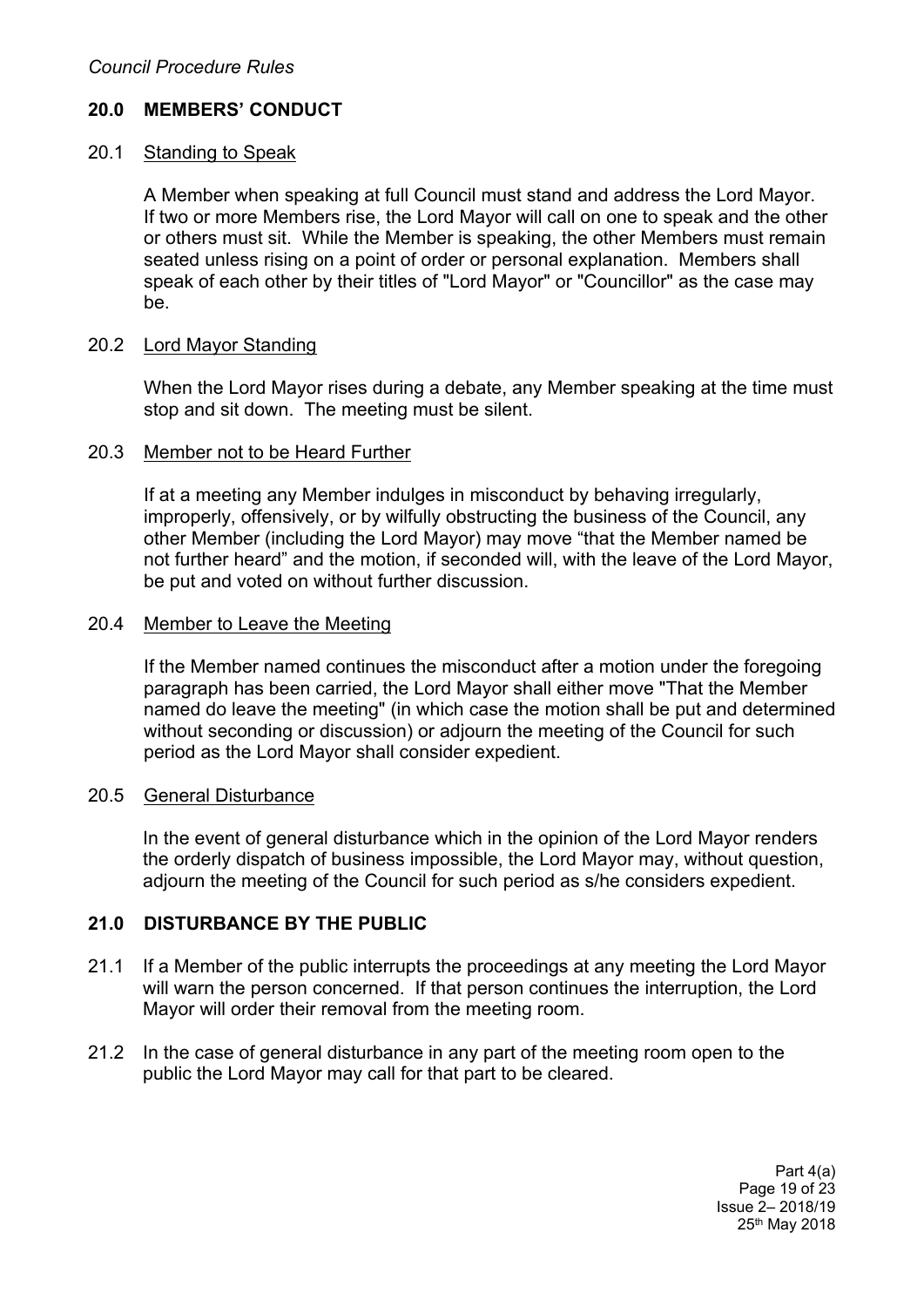### **22.0 SUSPENSION AND AMENDMENT OF COUNCIL PROCEDURE RULES**

### 22.1 Suspension

Any Council Procedure Rule except Rule 16.5 and 17.2 may be suspended by a motion made and seconded and carried by a majority of the Members present at the meeting. A motion to suspend in relation to the proposed introduction of an emergency motion<sup>26</sup> should include the wording of the motion proposed to be considered. The motion to suspend should not include the reasons why the suspension is being proposed. Suspension is only for the duration of the meeting.

### 22.2 Amendment

Any motion to add to, vary or revoke these Council Procedure Rules will, when proposed and seconded, stand adjourned without discussion to the next ordinary meeting of the Council.

### **23.0 INTEREST OF MEMBERS AND OFFICERS**

- 23.1 Members must comply with the Members' Code of Conduct.
- 23.2 Directors shall record in a book kept for the purpose particulars of any notice given by an officer of the Council of a personal interest in a contract and each such book shall be open during office hours to the inspection of any Members of the Council.

### **24.0 MOTIONS AFFECTING COUNCIL EMPLOYEES**

24.1 If any question arises at a meeting of the Council or a committee established under Rule 1.1(j) and any sub-committee thereof, open to the public as to the appointment, promotion, dismissal, salary, superannuation or conditions of service, or as to the conduct of any person employed by the Council, such question shall not be the subject of discussion until the Council, committee, or sub-committee, has decided whether or not the power of exclusion of the public under section 100A of the Local Government Act 1972 shall be exercised.

### **25.0 APPLICATION TO COMMITTEES AND SUB COMMITTEES**

25.1 All of the Council Procedure Rules apply to meetings of full Council. None of the Rules apply to meetings of the Executive (see Executive and Decision Making Procedure Rules). Only the following Rules apply to meetings of committees and sub-committees:

6.2, 16.1, 16.2, 16.5, 16.7, 17.1(a), 18, 19, 21, 23 - 28.

25.2 References to "Lord Mayor" shall read "the Chair".

<sup>26</sup> And all subsequent amendments.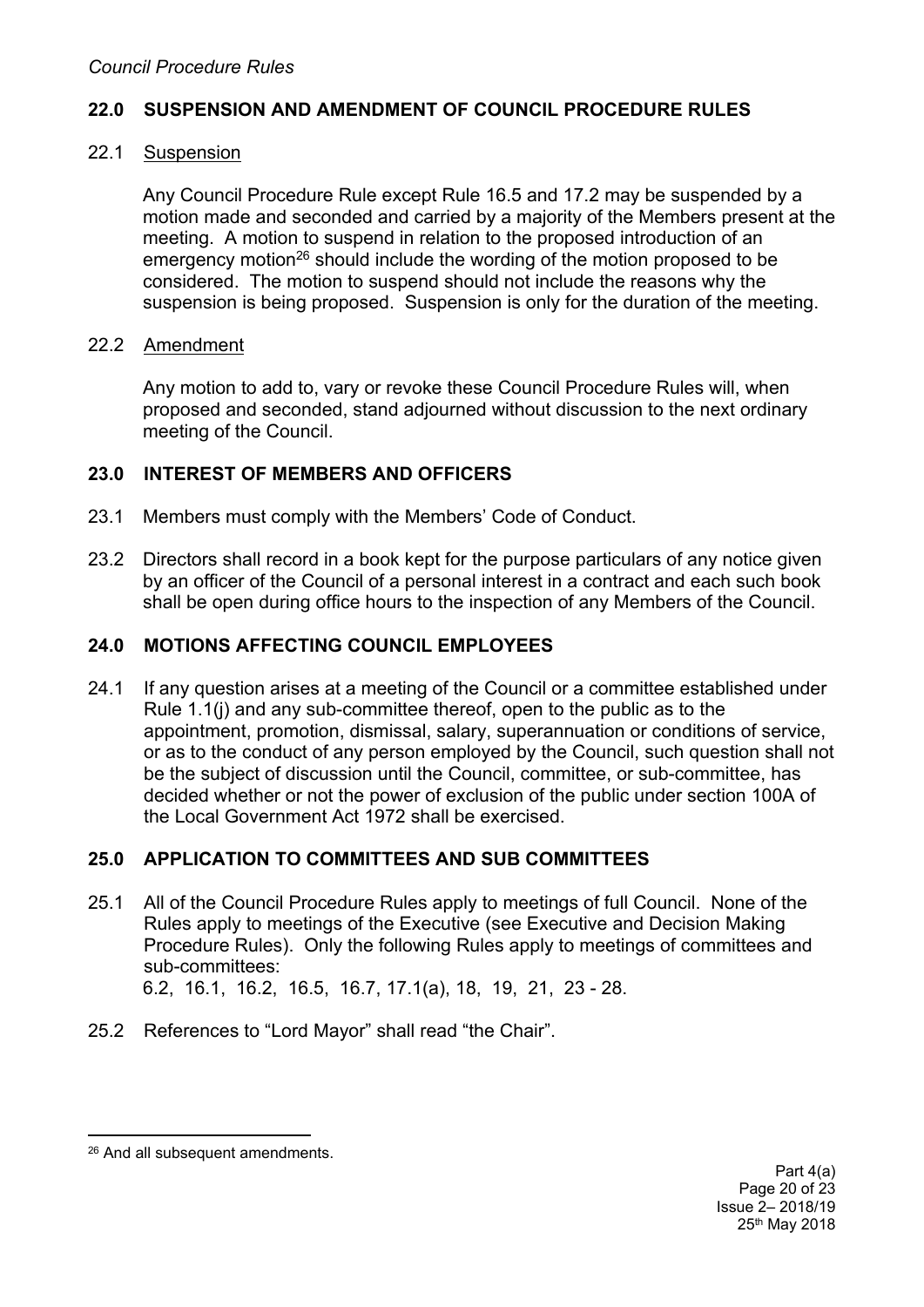### **26.0 SUBSTITUTE MEMBERS**

#### a.1 Allocation

- (a) In relation to each Plans Panel, the Council shall appoint a list of substitute members comprising all other members of the other Plans Panels, the Development Plan Panel and the Licensing Committee. In addition the list may include any Members, nominated by their group Whip, who are not members of these committees, but have received appropriate training. A nominated member shall be entitled to attend meetings in place of a regular member, subject to the substitute member having received appropriate training.
- (b) In relation to the Member Management Committee, an Executive Member, Deputy Executive Member, Whip or Assistant Whip shall be entitled to attend meetings in place of a regular member of the Committee.
- (c) In relation to the Development Plan Panel, the Council shall appoint substitute Members, comprising all Members of the Plans Panels and the Licensing Committee. A nominated Member shall be entitled to attend meetings in place of a regular Member, subject to the substitute Member having received appropriate training.
- (d) In relation to the Corporate Governance and Audit Committee, the Council shall appoint substitute members via nominations from group Whips. Each Whip shall nominate one substitute for each member that sits on the Committee. Whips may not nominate any members that would be excluded from full membership under the provisions of Article 9 of the Constitution.
- (e) In relation to the General Purposes Committee, an Executive Member, Deputy Executive Member, group leader or deputy group leader, group whip or assistant whip, shall be entitled to attend meetings in place of a regular member of the Committee.
- (f) In relation to Scrutiny Boards, any non-executive member is eligible to attend in the place of an absent scrutiny board member.
- (g) In relation to Standards and Conduct Committee, the Council shall appoint substitute members via nominations from group Whips. Each Whip shall nominate one substitute for each member that sits on the Committee. A nominated member shall be entitled to attend meetings in place of a regular member, subject to the substitute member having received appropriate training.

Part 4(a) Page 21 of 23 Issue 2– 2018/19 25th May 2018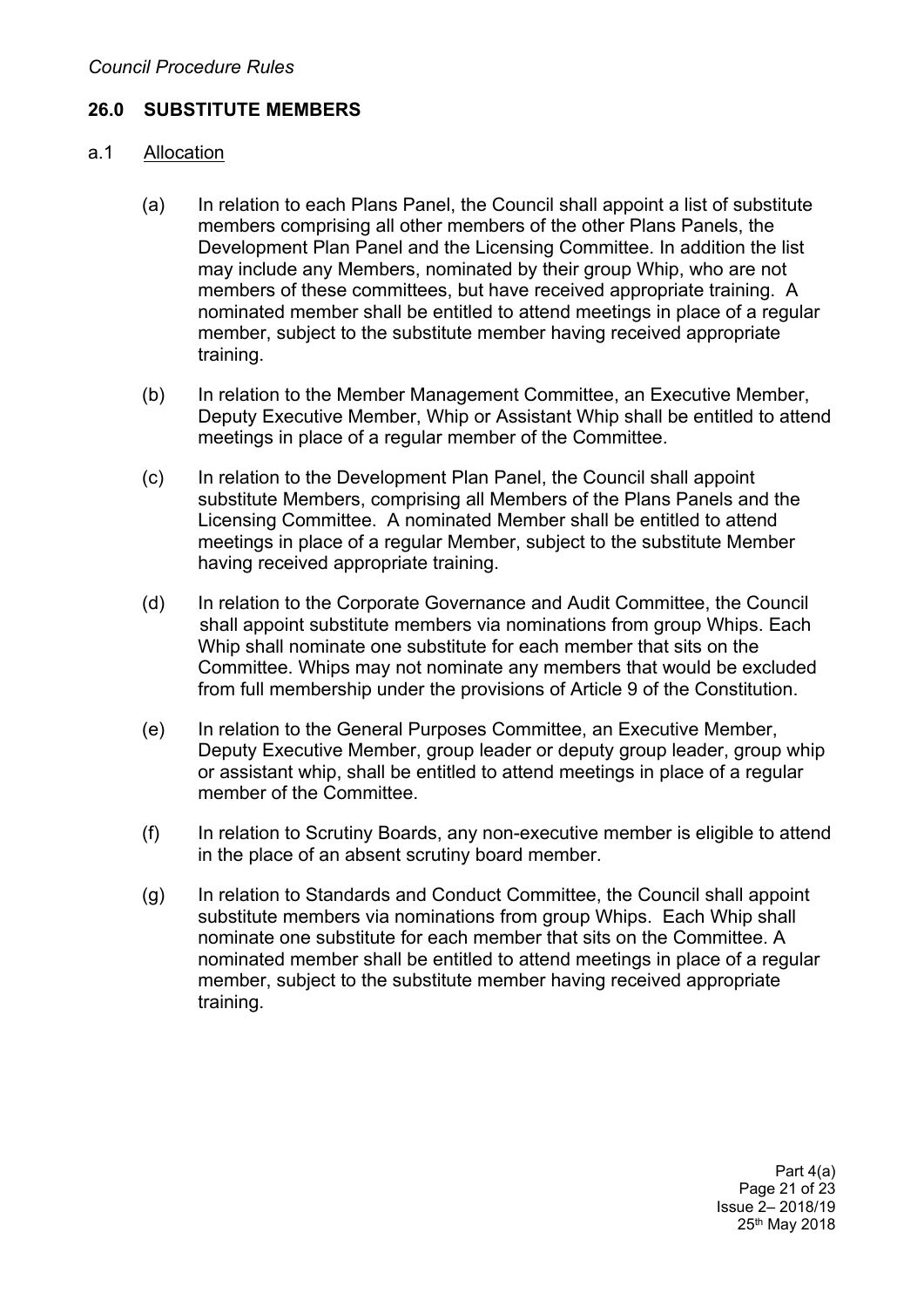- (h) In relation to the Health and Wellbeing Board
	- the Council shall appoint substitute Members via nominations from group Whips. Each Whip shall nominate one substitute for each Member that sits on the Board; and
	- any non-voting representative of each Clinical Commissioning Group and of Healthwatch Leeds appointed by the Health and Wellbeing Board, may substitute for a relevant voting representative.
	- the named substitute from the Third Sector can attend and participate in meetings and vote in the absence of the Third Sector member appointed to the Board.
- (i) In relation to Community Committees
	- Elected members cannot be substituted
	- Where a representative from a designated organisation has been coopted on to the Community Committee, that member can be substituted by another representative from that organisation, subject to the Chair being informed before the meeting of the proposed substitution.

### 26.2 Substitution

A substitute member shall be entitled to attend in place of a regular member provided that the Committee Clerk has been notified of this before the meeting begins. Once the meeting has begun, the regular member in respect of whom notification has been received, shall no longer be entitled to attend that meeting as a member of the committee concerned.

### 26.3 Powers and Duties

A substitute member shall be for all purposes a duly appointed member of the committee to which s/he is appointed as a substitute member for the meeting in question. Substitute members will have all the powers and duties of any regular member of the committee, but will not be able to exercise any special powers or duties exercisable by the person for whom they are substituting.

## **27.0 SPECIAL MEETINGS OF COMMITTEES**

27.1 The Chair of a committee established under Rule 1.1(j), may call a meeting at any time. A special meeting shall also be called on the requisition of any three Members of such committees delivered in writing to the Chief Executive. The Agenda for such a special meeting shall set out the business to be considered thereat and no business other than that set out in the Agenda shall be considered at that meeting.

> Part 4(a) Page 22 of 23 Issue 2– 2018/19 25th May 2018